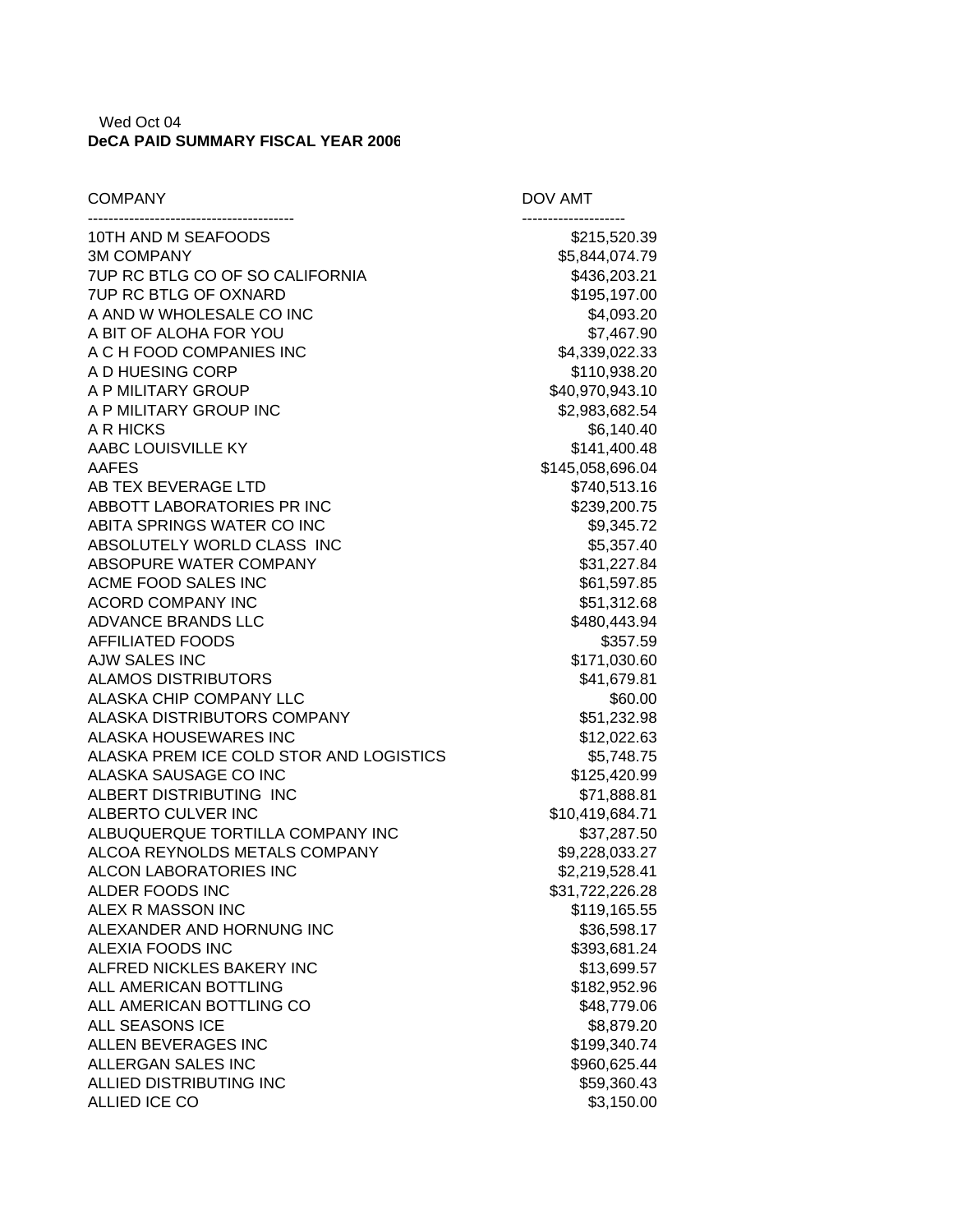ALLSTAR ICE OF CENTRAL FLORIDA 68,462.21 ALLSTATE BEVERAGE CO INC \$147,133.32 ALLUVIAN INCORPORATED **\$673,812.22** ALOHA GOURMET PRODUCTS INC \$70,352.03 ALPHA BAKING CO INC **\$18,455.10** \$18,455.10 ALPHIN BROTHERS INC **\$1,182.65** ALTERNA LLC \$134,214.24 AMARALS BKY \$1,374.00 AMERICAN BAKERY **\$100,869.19** \$100,869.19 AMERICAN BOTTLING COMPANY 6212,950.96 AMERICAN FAST FREIGHT INC **\$408,566.57** AMERICAN FOODS GROUP \$138,883.23 AMERICAN ITALIAN PASTA CO \$5,611,444.18 AMERICAN LICORICE COMPANY 645,113.75 AMERICAN MEAT CO INC 63,518.48 AMERICAN NUTRITION INC 666,094.15 AMERICAN POP CORN CO \$1,669,377.48 AMERICAN SUGAR REFINING INC \$4,600,924.88 AMIGOS MEXICAN FOODS \$11,244.45 ANCHORAGE COLD STORAGE **\$941,710.61** ANDERSON DAIRY INC **\$237,039.82** ANDERSON ERICKSON DAIRY CO \$264,718.09 ANDREW JERGENS CO \$2,618,417.84 ANGLIA IMPORTS CO **\$759,251.28** ANNIES HOMEGROWN INC \$230,664.84 ANNS HOUSE OF NUTS INC 66,867,171.18 AP MILITARY GROUP **\$1,632,483.76** APPLE AND EVE LLC \$1,362,805.80 AQUA FARMS CATFISH INC  $$16,940.40$ AQUATIC PRODUCTIONS INC **\$16,771.91** ARBUCKLE COFFEE CO INC **\$64,821.56** ARCHWAY COOKIES INC **\$4,503,281.29** ARCTIC GLACIER INC 65,037.85 ARKANSAS VALLEY WHLSLE GRO INC \$112,038.99 ARLEE INC \$1,714.05 ARMY AND AIR FORCE EXCHANGE SERVICE \$1,148.40 ARMY TIMES PUBLISHING COMPANY \$579,141.20 ARRON HOLDINGS LTC \$19,542.60 ARTS AND MARYS TATER CHIPS **\$18,443.90** ASAEL FARR AND SONS CO \$26,668.68 ASHFORD PLANT FARM  $$47,963.10$ ASPEN MILLS BREAD CO OF UTAH INC \$10,913.40 ASSOCIATED HYGIENIC PRODUCTS LLC \$2,392,011.96 ATEECO INC \$572,620.44 ATLANTA COCA COLA BOT CO \$277,242.85 ATLANTIC BEVERAGE CO INC \$16,966.50 ATWELL PECAN CO INC **ALCORAGE 2018 15,304.80** AUGUSTA COCA COLA **Example 20** and the set of the set of the set of the set of the set of the set of the set of the set of the set of the set of the set of the set of the set of the set of the set of the set of the set of AUNT PEARLIES FD PRODS INC<br>
\$1,405.62 B AND B PECAN PROCESSORS OF NC INC 642,388.06 B AND G FOODS INC \$5,745,955.84 B AND K SALES \$11,700.47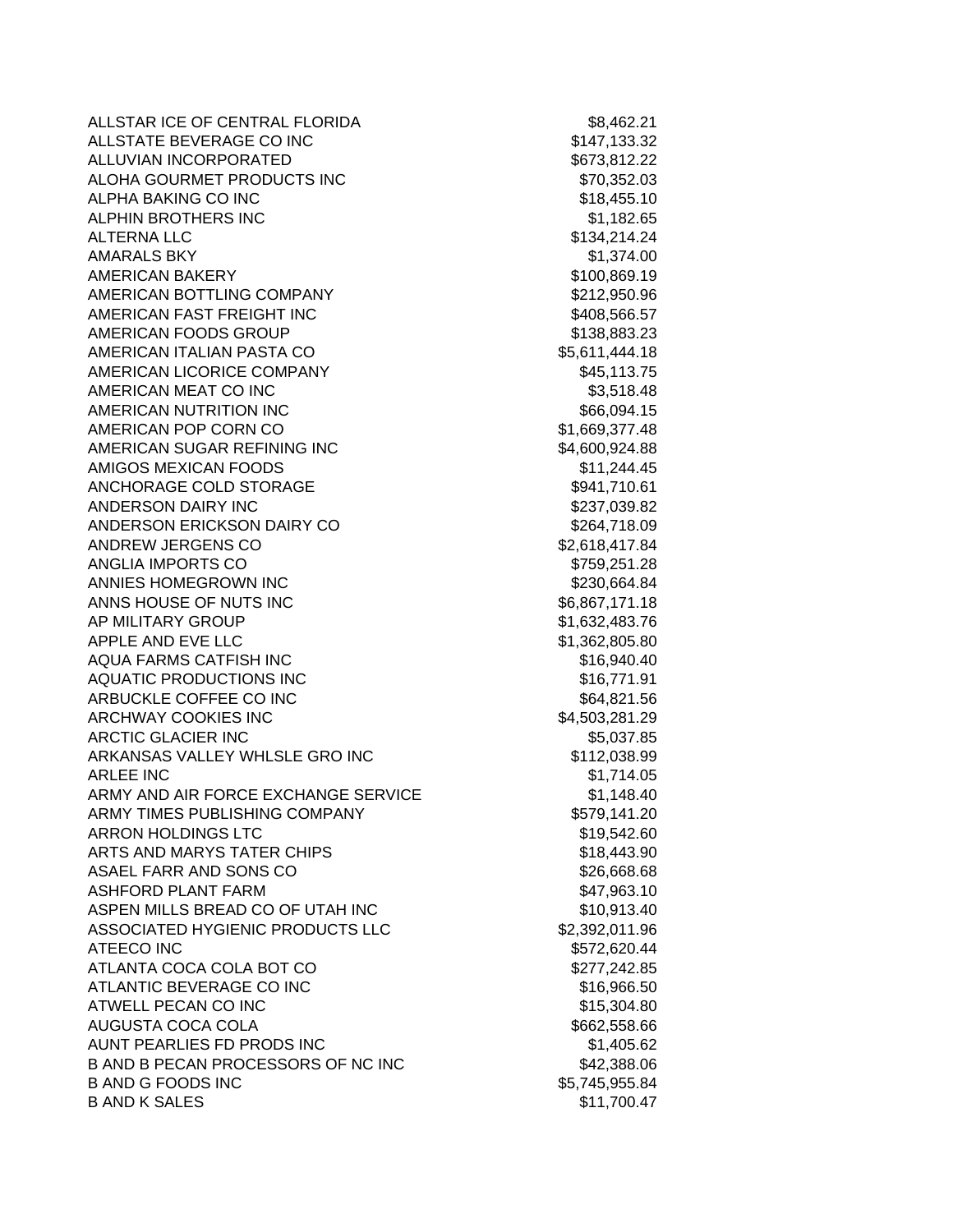B AND S DISTRIBUTORS \$8,493.59 B CATALANI INC 68,990.42 B E C CO INC \$6,024.00 B FERNANDEZ AND HNOS INC \$195,906.13 BAGS AND WRAPS ETC INC **\$154.44** BAJA TRADING CO **\$59,560.44** BAKERY CHEF DBA LOFTHOUSE FOODS \$128,779.80 BALLESTER HERMANOS INC<br>
\$144,631.54 BALTIMORE BAKERY INC **\$237,669.94** BAMA SEA PRODUCTS INC<br>
\$156,922.72 BAR S FOODS CO \$7,730,704.06 BARBERS DAIRIES **\$343,904.42** BARBES DAIRY **\$8,274.74** BARREL O FUN SNACK FOOD CO \$22,923.33 BASSIAN FARMS \$128,114.31 BASSIAN FARMS INC **\$5,794.43** BATES BROTHERS NUT FARM  $$115,485.30$ BAUSCH AND LOMB INC \$3,039,149.97 BAVARIAN MEAT PRODUCTS INC 6577,857.75 BAYER CORPORATION \$9,606,049.74 BEAR CREEK COUNTRY KITCHENS LLC \$55,397.88 BEAUFORT ICE COMPANY **\$12,681.70** BECKMANNS OLD WORLD BAKERY \$33,461.37 BEEF PRODUCTS INC 64,705,718.99 BEL AIR DISTRIBUTORS INC **\$74,808.80** BELL DAIRY PRODUCTS INC \$176,598.15 BEPA INC \$30,743.44 BERRYS ARCTIC ICE LLC \$10,215.40 BETHEL ECKERT ENT INC \$1,444.32 BETHEL ECKERT ENTERPRISES INC \$2,983.86 BETHEL GUAM INC 6. THE SERVICE SERVICE SERVICE SERVICE SERVICE SERVICE SERVICE SERVICE SERVICE SERVICE SERVICE BETTER MADE POTATO CHIPS **\$41,625.29** BEVERAGE MANAGEMENT INC<br>
\$373,952.26 BEVERAGES FDS SVC INDUS INC \$7,847,651.88 BICKLES SNACK FOOD INC \$30,396.63 BIG RED 7UP BOTTLING CO OF SOUTH TEXAS \$750,496.30 BIG SHOT R C COLA BEVG CO \$5,603.43 BILLS DISTRIBUTING INC \$30.418.12 BIMBO BAKERIES USA INC \$9,418,112.54 BIRDS EYE FOODS DBA NALLEYS FINE FOODS \$545,052.78 BIRDS EYE FOODS INC \$8,264,670.64 BISEK AND CO INC \$11,613,818.94 BISEK AND COMPANY INC \$2,807,719.65 BLOEMER FOOD SALES CO \$4,476.00 BLUE BELL CREAMERIES LP **SALUE BELL CREAMERIES** LP **SALUE BELL** CREAMERIES LP **SALUE BELL** BLUE GRASS ICE CO \$7,406.54 BLUE WATER WORKS LLC **And All Account Contract Contract Contract Contract Contract Contract Contract Contract Contract Contract Contract Contract Contract Contract Contract Contract Contract Contract Contract Contract Cont** BO MAR DISTRIBUTORS INC \$6,017.76 BOB EVANS FARMS **\$29,893.40** BOB EVANS FARMS INC **\$755,492.30** BOBOLI INTERNATIONAL INC \$113,777.94 BOCA BURGER \$1,151,491.72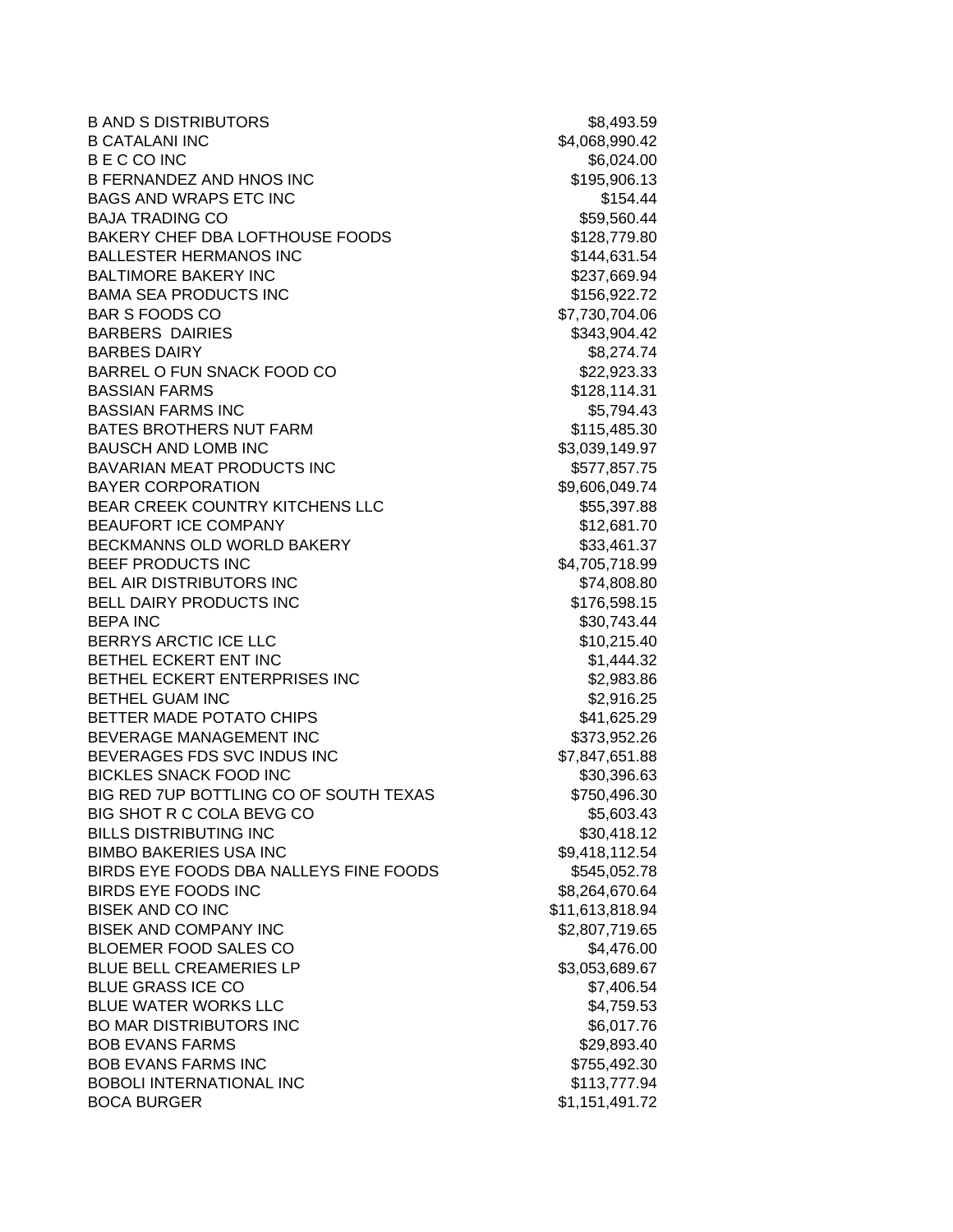BOEHRINGER INGELHEIM **\$274,248.36** BOISE COLD STORAGE COMPANY \$3,626.75 BOTTLING GROUP LLC 6. THE SECTION OF SALE SECTION AND SALE SECTION AND SALE SECTION AND SALE SECTION AND SALE S BRACHS CONFECTIONS INC \$6,198,183.40 BRANCHING OUT INC **\$20,338.72** BRAVO FOODS INTL CORP \$82,010.94 BREMERTON BOTTLING CO INC \$714,202.04 BRIMHALL FOODS CO INC \$13,836.77 BRISTOL MYERS PRODUCTS **\$976,694.76** BROOKE LEE DISTS **\$186,233.26** BRUCE FOODS CORP \$1,892,229.78 BRUCE WATKINS DIST CO \$11,424.22 BUBBA FOODS LLC \$3,145,855.79 BUFFALO ROCK CO **\$2,209,070.56** BUFFALO ROCK CO INC 6665,624.58 BUFFALO ROCK COMPANY **\$842,706.27** BUFFALO ROCK PEPSI COLA \$551,596.69 BUMBLE BEE FOODS LLC \$10,085,349.51 BUNNY BREAD LLC \$192,258.87 BUNS MASTER BAKERY \$18,083.89 BURLESONS INC \$673,128.89 BUTTER KRUST BAKING CO INC **\$44,506.02** BYRNE DAIRY INC \$649,527.55 C AND C DISTRIBUTORS \$673,160.75 C AND C DISTRIBUTORS INC \$1,442.30 C AND C PRODUCE \$3,344,083.16 C AND H SUGAR CO INC \$4,833,752.84 C AND S WHOLESALE GROCERS INC \$2,417,897.42 C AND W FROZEN FOODS \$278,848.08 C J VITNER CO INC 61,342.36 C STEIN DBA SPIRIT DISTRIBUTING **\$452.40** C V ICE COMPANY INC \$4,994.55 CAESARS PASTA \$455,283.54 CAFE RICO INC **6128,063.94** CAINS COFFEE CO \$24,260.96 CAINS FOODS LP \$7,527.24 CALIFORNIA BOTTLING COMPANY INC \$752,408.20 CALIFORNIA PACIFIC ASSOCIATES LLC \$14,232,804.39 CALIFORNIA SUNSHINE \$4,745,469.18 CALISE AND SONS BAKERY \$37,341.73 CALLARD BOWSER SUCHARD INC \$3,587,858.05 CAMPBELL SOUP CO **\$66,506,899.48** CAMPBELL SOUP COMPANY **\$186,218.77** CANADA DRY BOT CO OF N Y \$77,287.38 CANADA DRY BOTTLING CO \$8,623.06 CANADA DRY BOTTLING OF ASBURY PARK \$37,373.25 CANADA DRY DIST CO WILMNGTN **\$53,492.93** CANADA DRY POTOMAC CORP \$2,398,482.06 CANADIAN FIRELOG CO \$17,614.73 CAPITAL WINE AND BEV DIST CO OF COL INC 6765.73 CAREYTOWN SEAFOOD INC \$4,968,984.73 CAREYTOWN SEAFOOD INCORPORATED \$2,229,565.56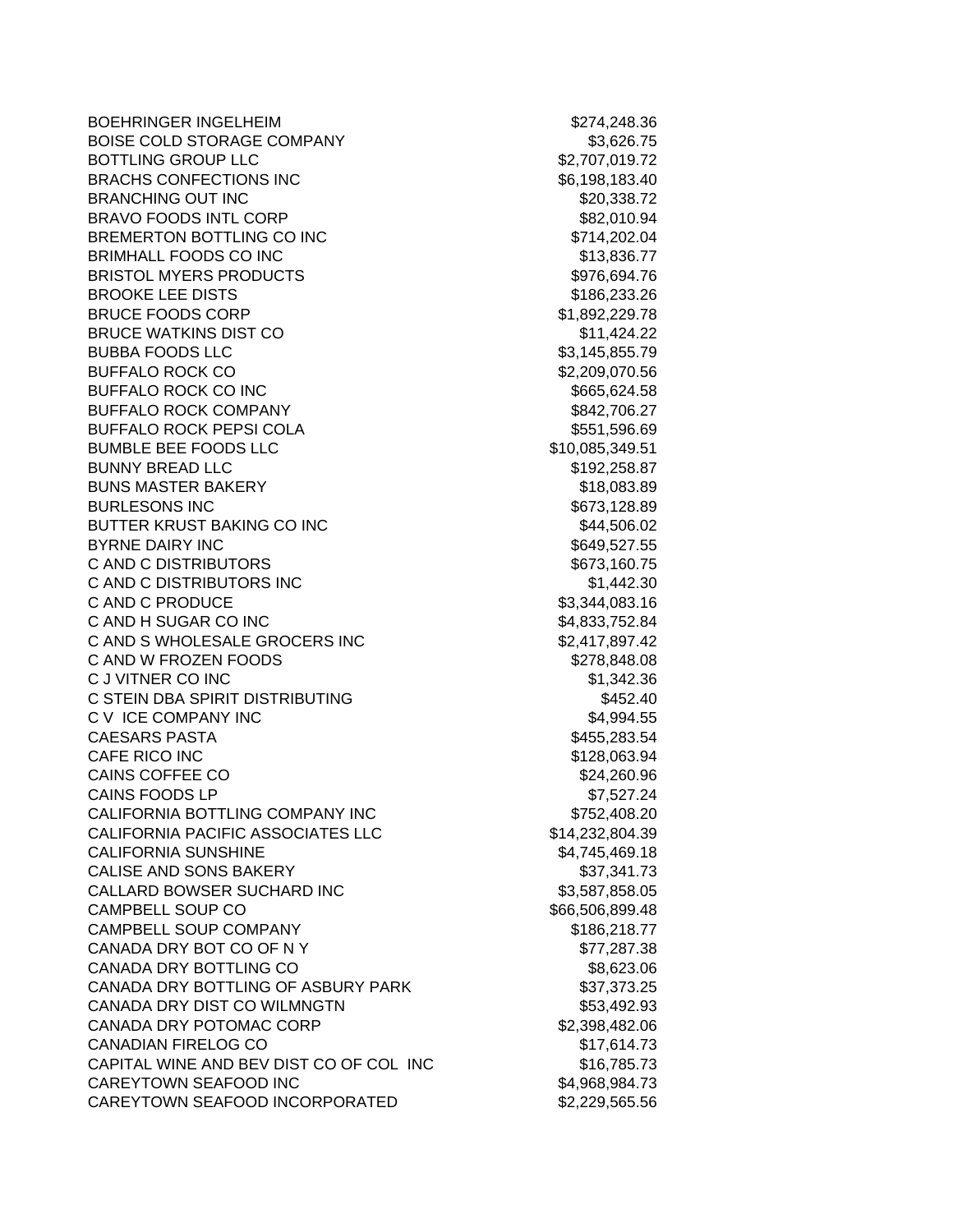| CARGILL MEAT SOLUTIONS CORP              | \$39,836,753.03 |
|------------------------------------------|-----------------|
| <b>CARIBBEAN SNACKS INC</b>              | \$91,916.76     |
| <b>CARL BUDDIG AND CO</b>                | \$3,079,052.90  |
| <b>CARL H TEMPEL INC</b>                 | \$150,404.90    |
| <b>CARLTON FOOD PRODUCTS</b>             | \$1,912.56      |
| CAROLINA COUNTRY SNACKS INC              | \$133,061.07    |
| <b>CAROLINA ICE COMPANY</b>              | \$2,796.95      |
| <b>CAROLINA TURKEYS</b>                  | \$661,182.55    |
| <b>CAROLYNS CACTUS</b>                   | \$31,641.44     |
| <b>CARVEL CORPORATION</b>                | \$350,239.49    |
| <b>CARVEL ICE CREAM BAKERY</b>           | \$66,006.87     |
| <b>CASCADE NORTHWEST BROKERS</b>         | \$354,465.92    |
| <b>CASS CLAY CREAMERY INC</b>            | \$120,830.70    |
| CATANZARO FRANK J SONS AND DAUGHTERS INC | \$63,750.02     |
| <b>CC1 LIMITED PARTNERSHIP</b>           | \$568,622.04    |
| <b>CCDA WATERS LLC</b>                   | \$5,755,700.28  |
| CEDAR CREST ICE CREAM                    | \$4,878.48      |
| <b>CELESTIAL SEASONINGS INC</b>          | \$1,481,143.73  |
| CENLA BEVERAGE CO INC                    | \$72,177.80     |
| <b>CENTER MEAT CORPORATION INC</b>       | \$619,306.63    |
| CENTEX MEAT COMPANY L P                  | \$182,596.81    |
| CENTRAL COCA COLA BTNG CO INC            | \$7,164.88      |
| <b>CHALLENGE DAIRY PRODUCTS</b>          | \$61,058.16     |
| CHALLENGE DAIRY PRODUCTS INC             | \$3,704,878.42  |
| CHAMBERS BOTTLING CO LLC                 | \$399,551.43    |
| <b>CHATTEM INC</b>                       | \$3,147,152.95  |
| CHESAPEAKE SMOKEHOUSE INC                | \$46,939.15     |
| <b>CHICAGO BAKING CO</b>                 | \$47,670.83     |
| <b>CHRISTIAN CANDY CO</b>                | \$8,614.80      |
| CHURCH AND DWIGHT CO INC                 | \$13,396,694.39 |
| <b>CICO ENTERPRISE LTD</b>               | \$15,104.47     |
| CITY ICE CO                              | \$9,397.20      |
| <b>CLASSIC BEVERAGES INC</b>             | \$12,591.04     |
| <b>CLAXTON BAKERY INC</b>                | \$256,652.77    |
| <b>CLEMS SEAFOOD AND SPECIALTIES</b>     | \$123,579.34    |
| <b>CLYDE D FISHER INC</b>                | \$12,163.28     |
| CNS INC                                  | \$1,515,097.40  |
| COAST COCA COLA BOTTLING CO INC          | \$114,503.48    |
| <b>COAST PRODUCE COMPANY</b>             | \$7,613.34      |
| COASTAL PACIFIC FOOD DIST                | \$228,542.89    |
| <b>COBURG DAIRY INC</b>                  | \$3,448,157.26  |
| COCA COCA ENTERPRISES SW TEXAS DIV       | \$1,100,417.20  |
| COCA COLA BOT CO BLACK HILLS             | \$159,408.66    |
| COCA COLA BOT CO GULF STATE DIV          | \$72,165.42     |
| COCA COLA BOT CO LOS ANGELS              | \$5,893,596.57  |
| COCA COLA BOT NEW ENGLAND                | \$174,636.30    |
| COCA COLA BOTT WORKS OF TULLAHOMA INC    | \$80,418.00     |
| COCA COLA BOTTLING                       | \$2,602.62      |
| COCA COLA BOTTLING CO                    | \$659,532.75    |
| COCA COLA BOTTLING CO CONSOLIDATED       | \$2,422,176.13  |
| COCA COLA BOTTLING CO OF EGL             | \$67,563.59     |
| COCA COLA BOTTLING CO OF HAWAII          | \$3,522,471.12  |
|                                          |                 |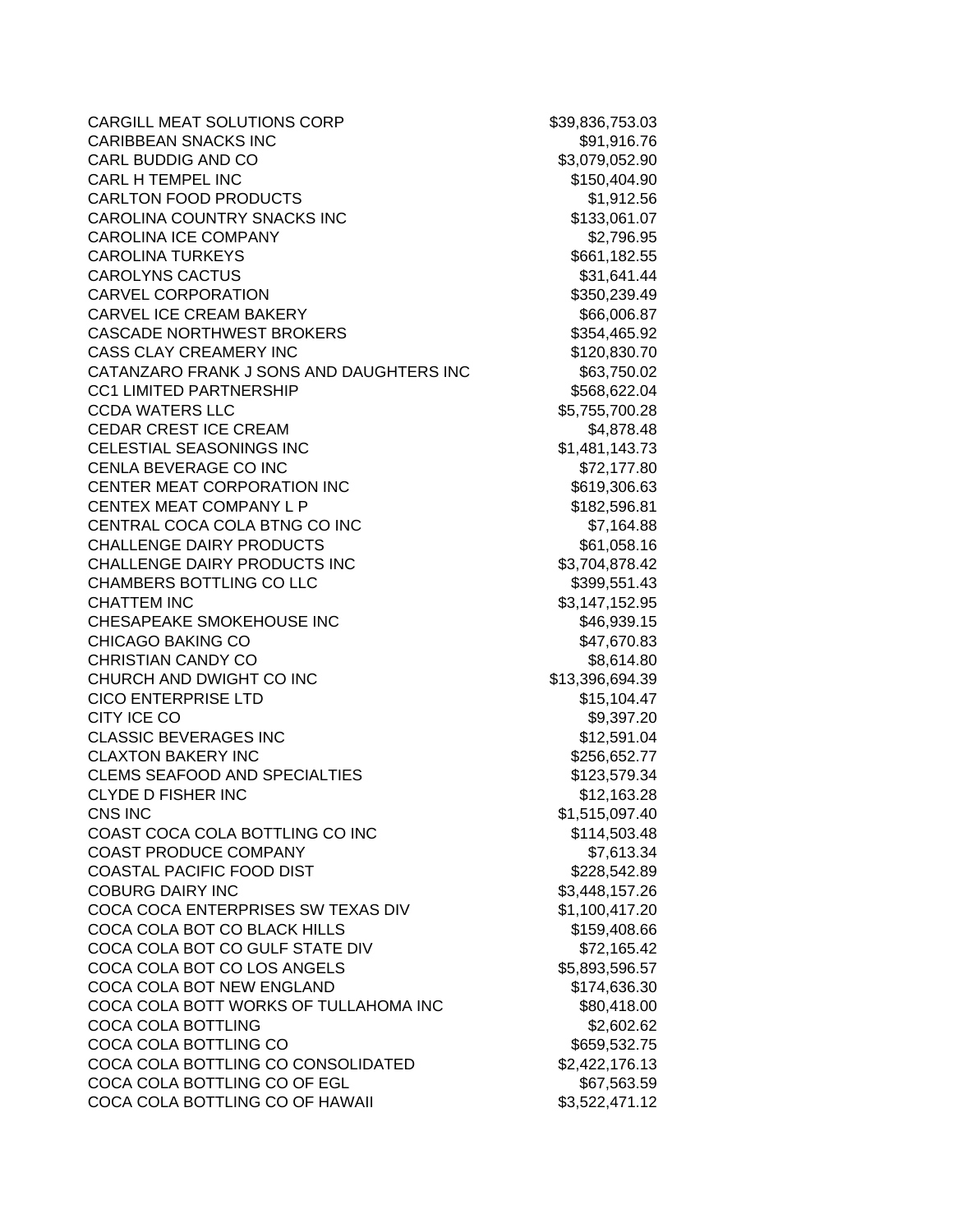COCA COLA BOTTLING CO OF LOS ANGELES \$2,460,416.69 COCA COLA BOTTLING CO OF MID AMERICA \$305,599.00 COCA COLA BOTTLING CO OF NEW ENGLAND \$118,251.70 COCA COLA BOTTLING CO OF NORTH TEXAS \$135,182.39 COCA COLA BOTTLING CO UNITED \$1,225,114.80 COCA COLA BOTTLING MICHIGAN \$169,553.51 COCA COLA BTG OF SE NEW ENG<br>
\$370,580.55 COCA COLA BTLG CALIFORNIA \$1,046,246.76 COCA COLA BTLG CO OF OGDEN \$312,804.57 COCA COLA BTLNG CO CONS \$222,996.20 COCA COLA CO OF NORTHERN N E \$56,882.95 COCA COLA ENTERPRISE **\$567,656.06** COCA COLA ENTERPRISES \$5,839,397.13 COCA COLA ENTERPRISES INC 64,383,785.62 COCA COLA ENTERPRISES SW TEXAS DIV \$872,983.98 COCA COLA EXPORT CORP \$3,521,340.90 COCA COLA OF ELIZABETHTOWN \$476,238.00 COCA COLA OF THE QUAD CITIES \$42,518.48 CODI WHOLESALE MEATS \$12,312.57 COLEMAN DAIRY **\$593,754.83** COLES PURE HONEY CO INC **\$295,931.16** COLESON FOODS INC \$10,100,413.25 COLGATE PALMOLIVE CO \$29,926,689.68 COLGATE PALMOLIVE PUERTO RICO 647,419.47 COLON BROTHERS INC \$40,828.88 COLORADO BOXED BEEF  $$508,741.87$ COLUMBIA DISTRIBUTING CO \$1,074,637.11 COLUMBIA EMPIRE FARMS INC **\$66,277.80** \$66,277.80 COMMANDER BEV DBA 7 UP OF ALASKA \$203,528.62 COMMUNITY COFFEE CO INC **\$255,330.95** COMSTOCK MI FRUITS A BIRDS EYE FOODS CO \$1,057,005.96 CON AGRA DBA GOLDEN VALLEY MICROWAVE FDS \$3,112.52 CONAGRA FDS REFRIGERATED FDS CO INC \$3,025.45 CONAGRA FOODS PACKAGED FOODS CO INC \$840,272.15 CONAGRA FOODS PACKAGED FOODS COMPANY INC \$147,865,218.13 CONAGRA FOODS REFRIGERATED FOODS CO \$2,919,309.12 CONAGRA GROCERY PRODUCTS COMPANY \$40,836.46 CONAGRA INC \$6,133.40 CONAGRA POULTRY INC **\$16,354.10** CONDAXIS COFFEE AND TEA INC 66,291.48 CONNECTICUT BEVERAGE CO INC \$3,055.52 CONSOLIDATED FOODS INC \$116,078.25 CORDIALSA BORICUA EMPAQUE INC **\$47,603.66** CORKYS FOOD MANUFACTURING **\$32,672.49** \$32,672.49 COSMOS DISTRIBUTING CO LTD \$97.20 COTY US LLC **S152,817.71** COUNTRY CLASSIC DAIRIES INC \$306,505.73 COUNTRY MEAT STORE \$4,164.56 CREAM O LAND DAIRY LLC \$1,310,303.97 CREAM O WEBER DAIRY INC \$451,467.10 CREAMERY CORPORATION \$1,893,260.75 CREAMLAND DAIRIES INC \$1,484,130.11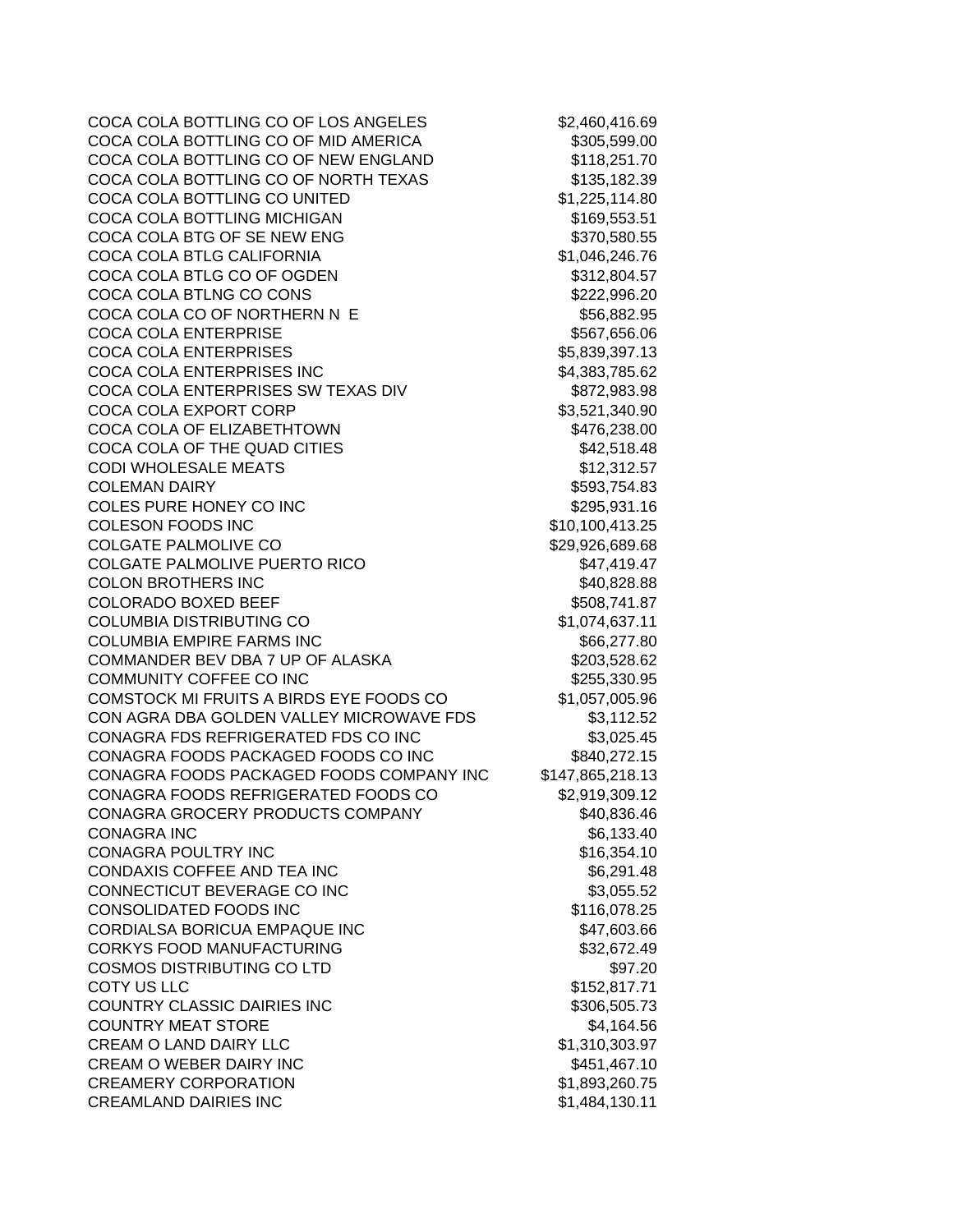CRESCENT CROWN DISTRIBUTING LLC \$4,763.88 CRISTALIA ACQUISITION CORP \$227,060.66 CROWLEY FOODS LLC \$11,637.44 CROWN FOODS LLC \$251,239.74 CROWN PRINCE INC **S546,337.46** CRYSTAL CREAM AND BUTTER CO \$1,178,015.03 CRYSTAL SODA WATER CO \$3,801.10 CRYSTAL SPRING WATER CO \$11,496.30 CUSTIS FARMS INC \$45,314.40 D AND D MARKETING SOLUTIONS \$1,131,714.05 D L LEE AND SONS INC \$58,161.42 DACHO SALES \$32,740.83 DACHO SALES INC \$28,822.59 DAIRY FRESH CORP **\$5,846,695.23** DAIRY FRESH FOODS INC \$69,609.82 DAIRY MAID DAIRY INC \$6,059,387.52 DAISY BRAND LP \$4,517,931.68 DAKOTA STYLE LLC \$80.80 DAMP RID INC \$295.743.94 DANTES BREAD AND CROISSANT CO \$30,063.03 DANTHAN MILITARY DISTRIBUTORS INC \$136,216.04 DANTHAN MILITARY DISTRIBUTORS INC \$293,765.76 DARIGOLD INC \$177,954.42 DAVIS BEVERAGE GROUP INC<br>
\$162,961.10 DEAN FDS NORTH CENTRAL INC 6223,919.15 DEAN FOODS COMPANY OF INDIANA 69.125.14 DEAN FOODS NORTH CENTRAL **\$1,054,206.59** DEAN MILK CO INC 693,593.75 DECKER AND SON INC \$5,311.46 DECRESCENTE DIST CO INC **\$429.50** DEL MONTE CORP \$71,689,663.76 DERAMUS FAMILY INC **Example 20** S9,110.00 DERST BAKING CO \$1,008,061.52 DESERT SANDS SALES MKT INC \$205,244.74 DIAL CORPORATION \$19,173,812.02 DIAMOND BAKERY CO LTD \$218,902.40 DIAMOND HEAD SEAFOOD WHOLESALE INC \$1,011,109.41 DIAMOND HEAD WHOLESALE INC \$2,095,220.35 DICKERSON DISTRIBUTORS INC \$829.82 DIM KIM HAWAII INC \$1,180,020.39 DINOFINN INC \$9,141,388.30 DIXIE CENTRAL DIST CO INC \$11,988.99 DIXIE EGG CO \$3,761,033.75 DIXIE LILY FINE FOODS \$254,148.54 DIXIE RIVERSIDE INC **\$204,736.87** DIXON MARKETING ASSOC \$7,026,279.88 DIXON MARKETING ASSOC INC **\$861,349.64** DIXON MARKETING ASSOCIATES \$4,540,677.20 DIXON MARKETING ASSOCIATES INC \$14,066,991.89 DOBBIN ENTERPRISES \$86,047.36 DOLDO BROTHERS INC \$40,178.34 DOO KAN INC DBA HAWAII POPCORN CO \$29,603.95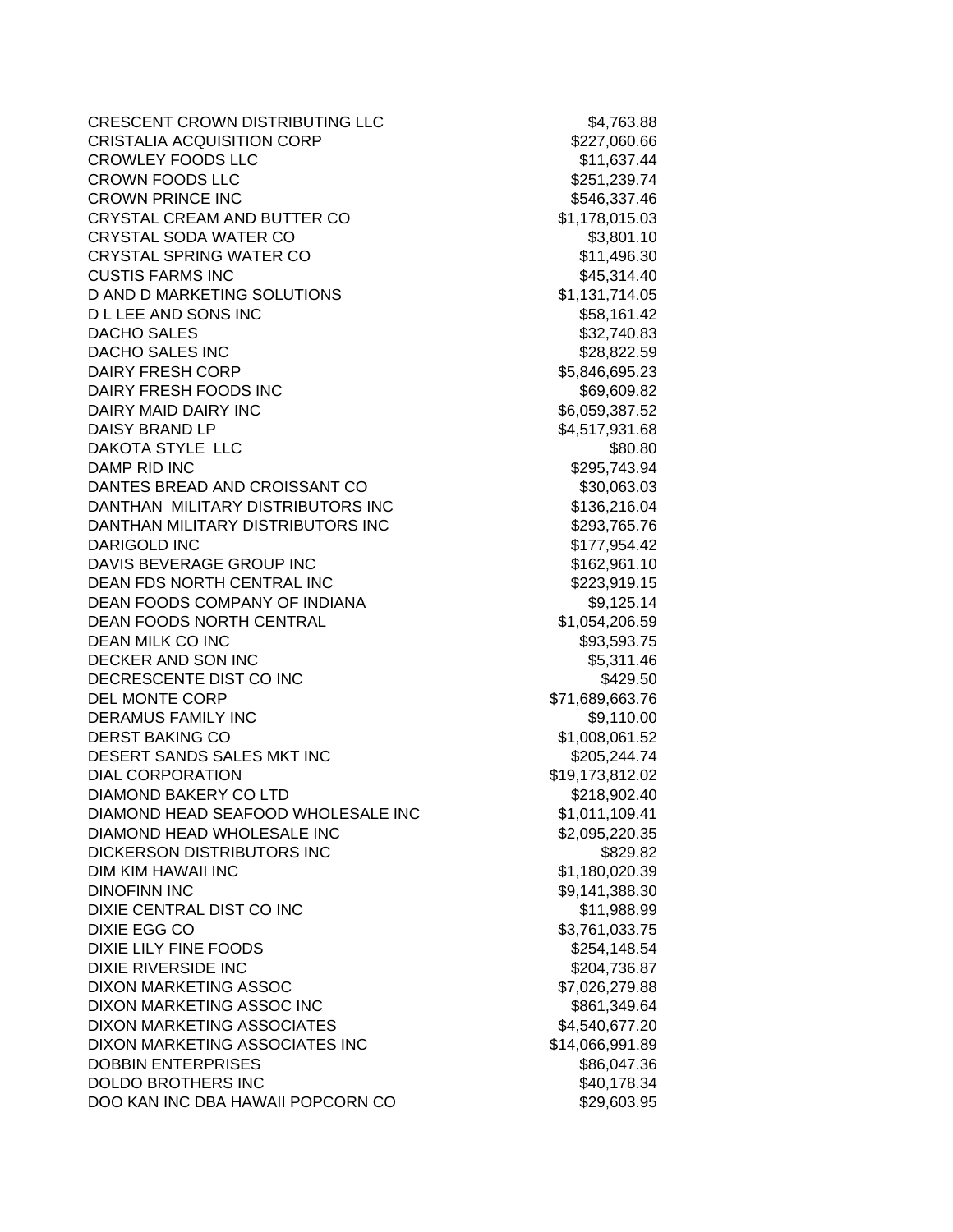| <b>DPCI CORPORATION</b>                 | \$817.95        |
|-----------------------------------------|-----------------|
| DPI MID ATLANTIC DIVISION               | \$319,369.04    |
| DR PEPPER 7 UP BEVERAGE                 | \$2,217,355.34  |
| DR PEPPER 7UP BTLG GROUP                | \$28,524.65     |
| DR PEPPER BOT CO OF PARAGOULD           | \$25,283.64     |
| DR PEPPER BOTTLING COMPANY OF TEXAS     | \$210,563.94    |
| DR PEPPER SEVEN UP BOTT GRP INC         | \$34,064.60     |
| DR PEPPER SEVEN UP BOTTLING GROUP       | \$629,920.86    |
| <b>DRAKE BAKERIES INC</b>               | \$346.86        |
| DRAPER VALLEY FARMS INC                 | \$1,604,868.03  |
| DREYERS EDYS GRAND ICE CREAM            | \$19,793,232.78 |
| <b>DUREX CONSUMER PRODS</b>             | \$390,873.72    |
| E A SWEEN COMPANY                       | \$9,362.55      |
| EAGLE BEVERAGE COMPANY INC              | \$14,853.01     |
| <b>EARTHGRAIN BAKING CO INC</b>         | \$980,493.79    |
| <b>EARTHGRAINS BAKING CO</b>            | \$128,100.50    |
| <b>EARTHGRAINS BAKING CO INC</b>        | \$8,392,252.90  |
| <b>EARTHGRAINS BAKING COMPANIES INC</b> | \$2,023,608.10  |
| <b>EARTHGRAINS BAKING COMPANY</b>       | \$624,823.46    |
| <b>EARTHGRAINS BAKING COMPANY INC</b>   | \$1,545,924.79  |
| <b>EAST TN BAKING CO LLC</b>            | \$223,281.72    |
| ED AND DONS OF HI INC                   | \$28,622.30     |
| <b>EDDYS BAKERY</b>                     | \$101,979.32    |
| <b>EGG PRODUCTS COMPANY</b>             | \$84,739.81     |
| <b>EGGLANDS BEST INC</b>                | \$4,972,136.57  |
| <b>EGGS HAWAII INC</b>                  | \$368,638.25    |
| EIGHT POINT DISTRIBUTORS INC            | \$160,752.94    |
| EJP INTERNATIONAL INC                   | \$1,063,292.16  |
| EJP INTL FARMERS RICE COOP              | \$3,076,760.78  |
| EL ENCANTO INC DBA BUENO FOODS          | \$91,630.09     |
| EL PASO BAKING COMPANY INC              | \$450,035.24    |
| EL PINTO FOODS LLC                      | \$18,307.38     |
| ELISEO AVELAR DBA ALEXS NURSERY         | \$355,910.39    |
| ELITE FOOD COMPANY BUSINESS TRUST       | \$32,848,145.95 |
| <b>ELIZABETH MONTGOMERY</b>             | \$23,884.50     |
| <b>ELM HILL MEATS INC</b>               | \$133,152.22    |
| ELMEC INDUSTRIES INC                    | \$17,905.40     |
| <b>EMPRESAS Y NUINA</b>                 | \$47,641.98     |
| <b>ENGERIZER HOLDINGS INC</b>           | \$7,096,837.01  |
| ENVIROCON TECHNOLOGIES INC              | \$29,065.38     |
| <b>ERICS PROD</b>                       | \$18,932.72     |
| <b>ESPIS SAUSAGE</b>                    | \$74,976.00     |
| EURO AMERICAN BRANDS INC                | \$11,864,444.49 |
| EURO CARIBE PACKING CO INC              | \$175,775.78    |
| EUROPA BAKERY WHOLESALE                 | \$22,407.36     |
| EUROPEAN AND PACIFIC STARS AND STRIPES  | \$1,308.25      |
| EVEREADY BATTERY CO INC                 | \$3,182,717.08  |
| EVERSON SPICE COMPANY INC               | \$2,855.04      |
| <b>EXCEL CORP</b>                       | \$3,309,988.49  |
| <b>EXOTIC FOLIAGE</b>                   | \$37,002.04     |
| <b>EXOTIC FOOD DISTRIBUTORS INC</b>     | \$53,378.61     |
| F B PURNELL SAUSAGE INC                 | \$51,721.08     |
|                                         |                 |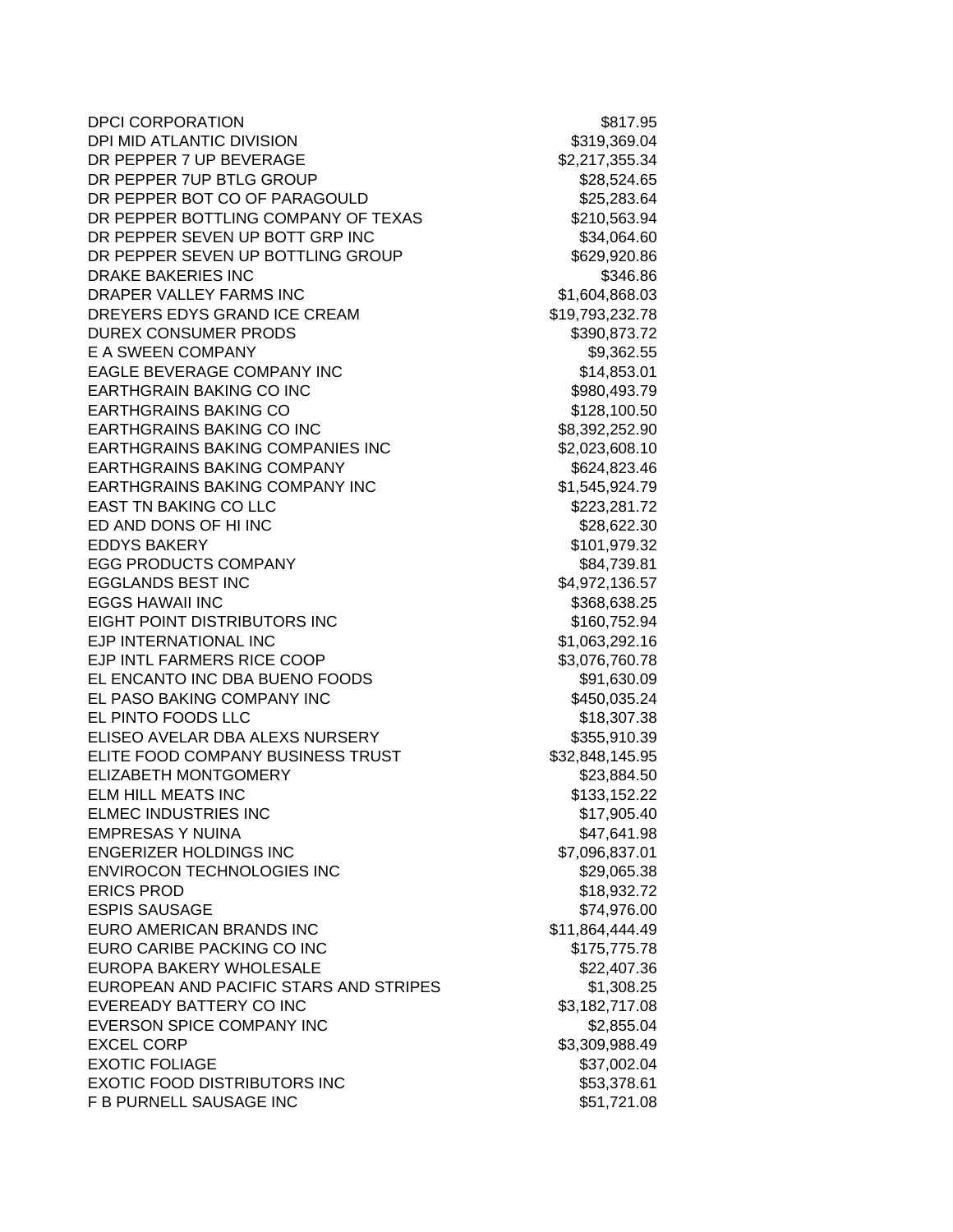| <b>FDSINC</b>                            | \$21,432.10    |
|------------------------------------------|----------------|
| <b>FAIRWAY ICE COMPANY INC</b>           | \$3,411.50     |
| <b>FAMILIAR FOODS INC</b>                | \$27,845.64    |
| FAMILY FOOD COMPANY INC                  | \$107,607.27   |
| <b>FANCY FOODS INC</b>                   | \$643,670.25   |
| <b>FARMERS DAIRIES LTD</b>               | \$441,665.61   |
| <b>FARMLAND FOODS</b>                    | \$131,759.25   |
| <b>FARMLAND FOODS INC</b>                | \$385,606.52   |
| FARMLAND NATIONAL BEEF PACKING CO        | \$1,760,102.07 |
| FAULTLESS STARCH BON AMI CO              | \$840,571.02   |
| <b>FAVATA BAKERY INC</b>                 | \$4,141,151.94 |
| <b>FAYGO BEVERAGE INC</b>                | \$26,020.86    |
| FCH ENTERPRISES INC                      | \$58,848.87    |
| FEATHERLAND EGG FARMS INC                | \$466,495.59   |
| FEDERAL DISTRIBUTORS INC                 | \$7,105.53     |
| FERNANDO C PUJALS BROS INC               | \$3,513.28     |
| <b>FERRERO INC</b>                       | \$46,202.32    |
| FERRERO USA INC                          | \$10.44        |
| <b>FIDELITY ENTERPRISES LTD</b>          | \$263,368.45   |
| <b>FIELD FRESH FARMS</b>                 | \$71,479.44    |
| <b>FIELD PACKING CO</b>                  | \$44,117.97    |
| <b>FIKES DAIRY CO</b>                    | \$129,154.67   |
| <b>FILIPPO BERIO</b>                     | \$2,803,109.65 |
| FIRST WAVE SALES LLC                     | \$8,233,229.67 |
| FISCHER THOMPSON BEV INC                 | \$13,756.85    |
| FIVE O MARKETING SVC INC                 | \$321,855.99   |
| <b>FIVE STAR FOODS</b>                   | \$416,114.29   |
| FLAGSHIP ATLANTA DAIRY LLC               | \$1,544,202.79 |
| <b>FLANDERS PROVISION CO</b>             | \$35,020.80    |
| <b>FLAV O RICH INC</b>                   | \$2,835,503.72 |
| <b>FLORIDA BEVERAGE SALES</b>            | \$14,141.88    |
| FLORIDA COCA COLA BOTTLING CO            | \$2,695,758.21 |
| FLORIDA VEAL PROCESSORS INC              | \$14,773.60    |
| <b>FLORIDAS NATURAL GROWERS</b>          | \$1,277,069.76 |
| <b>FLOWERS BAKING CO BRADENTON</b>       | \$130,287.95   |
| FLOWERS BAKING CO OF BATON ROUGE         | \$16,746.45    |
| FLOWERS BAKING CO OF JACKSONVILLE LLC    | \$719,769.97   |
| FLOWERS BAKING CO OF LYNCHBURG LLC       | \$188,342.07   |
| FLOWERS BAKING CO OF THOMASVILLE LLC     | \$1,629,295.88 |
| FLOWERS BAKING CO OF VILLA RICA LLC      | \$194,161.21   |
| FLOWERS BAKING CO OPELIKA                | \$720,958.60   |
| FLOWERS BAKING COMPANY OF LAFAYETTE LLC  | \$87,790.85    |
| FLOWERS BAKING COMPANY OF NORFOLK LLC    | \$2,121,949.72 |
| FLOWERS BAKING COMPANY OF SAN ANTONIO LL | \$1,282,997.05 |
| FLOWERS BAKING COMPANY OF TUSCALOOSA LLC | \$422,206.78   |
| <b>FLOWERS BAKING COMPANY TYLER</b>      | \$201,143.57   |
| <b>FLOWERS BAKING MIAMI</b>              | \$52,549.98    |
| FLOWERS FOODS SPECIALTY GROUP            | \$596,943.04   |
| FOLSOM DISTRIBUTING CO                   | \$22,662.62    |
| <b>FONDA GROUP</b>                       | \$1,323,540.48 |
| FONDA GROUP INC                          | \$1,122,865.46 |
| FOOD MARKETING GROUP INC                 | \$10,624.50    |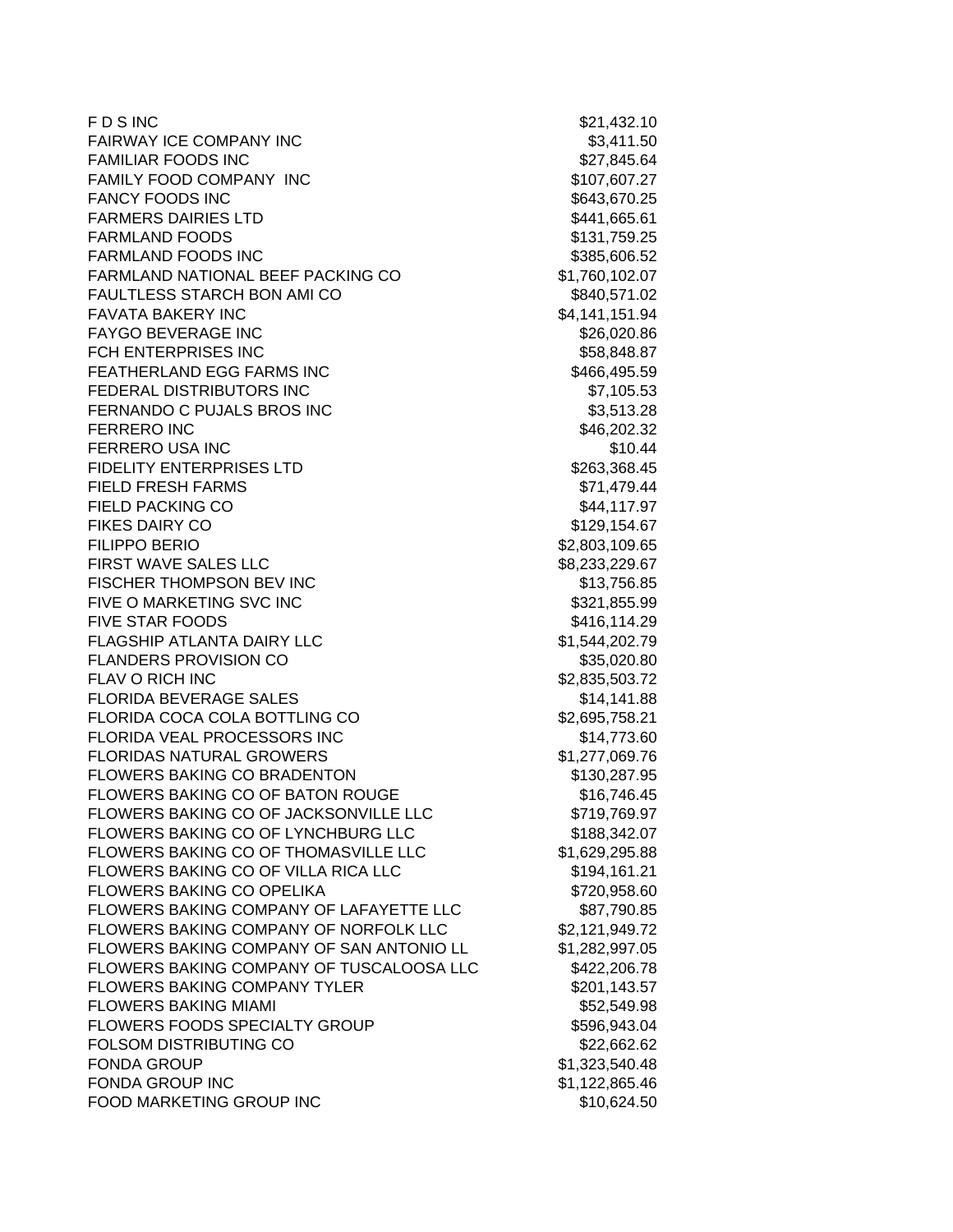FOOD SERVICE OF AMERICA \$227,554.37 FOREMOST DAIRY **\$812,046.66** FOREMOST FARMS USA  $$48,416.74$ FOREMOST SEAFOOD INC<br>
\$102,763.81 **FOSTER FARMS**  $$20,507,940.17$ FOSTER FARMS DAIRY **\$95,608.62** FRANKLIN BAKING CO **\$1,237,945.79** FREDERICKSBURG LOCKERS INC \$104,968.56 FREEMAN BEVERAGE CO INC \$63,779.28 FREIRIA AND CO INC \$276,617.40 **FRIENDLY DISTRIBUTORS INC EXAMPLE 2014 12:04 FRIESLAND USA** \$285,895.51 FRITO LAY INC \$74,576,049.22 FRITO LAY PUERTO RICO INC **\$249,158.75** FULL SERVICE BEVERAGE \$526.434.42 FULL SERVICE BEVERAGE OF KANSAS \$72,381.06 G AND A SNACK DISTRIBUTING INC \$344,862.34 G AND H INTERNATIONAL TRADERS INC \$33,668.06 G FIKES AND SON APIARIES \$7,232.40 GANDYS DAIRIES INC **\$317,078.30** GARCIA FOODS INC 6. 2008 10:00 \$27,323.76 GARDEN PATH LLC **the set of the set of the set of the set of the set of the set of the set of the set of the set of the set of the set of the set of the set of the set of the set of the set of the set of the set of the set** GARELICK FARMS OF MAINE \$480,296.06 GARRIDO \$22,615.11 GASPARS SAUSAGE CO INC \$499.34 GATEWAY DISTRIBUTING CO \$25,006.41 GATEWAY MILITARY SALES LLC  $$7,816,595.76$ GENERAL BEVERAGES OF TEXAS \$143,381.99 GENERAL MILLS SALES INC **\$183,377,899.45** GENESIS NUTRITION 6152,449.28 GENISOY FOOD COMPANY INC \$192,603.96 GENOS ITALIAN SAUSAGE CO **\$246.05** GEORGE WESTON BAKERIES INC<br>
\$14,528,281.67 GEORGIA FRUIT CAKE CO INC \$282,244.86 GEORGIA PACIFIC CORP \$48,700,016.83 GERBER PRODUCTS CO \$15,104,710.35 GFA BRANDS INC 66 (1992) 12:05:069.28 GFG FOODSERVICE \$629.78 GILBERT EGG INC **\$23,189.70** GILLETTE COMMERCIAL OPERATIONS N A \$40,734,179.01 GILLETTE DAIRY OF THE BLACK HILLS **\$59,199.60** \$59,199.60 GIORGIO FOODS INC **S1.513.791.55** GLACIER ICE CO \$28.291.00 GLACIER ICE COMPANY **\$4,527.60** GLAXOSMITHKLINE CONSUMER HEALTHCARE \$12,306,888.16 GLOBAL MILITARY MKTG INC \$14,563,776.98 GLOBAL SALES INC \$3,537,729.68 GOLD KIST INC \$187,985.76 GOLD RIVER MILLS LLC \$2,070,101.86 GOLDEN COIN FOOD INDUSTRIES \$182,787.06 GOLDEN DELIGHTS BAKERY INC \$50,148.45 GOLDEN DISTRIBUTING ENTERPRISES LP  $$362.90$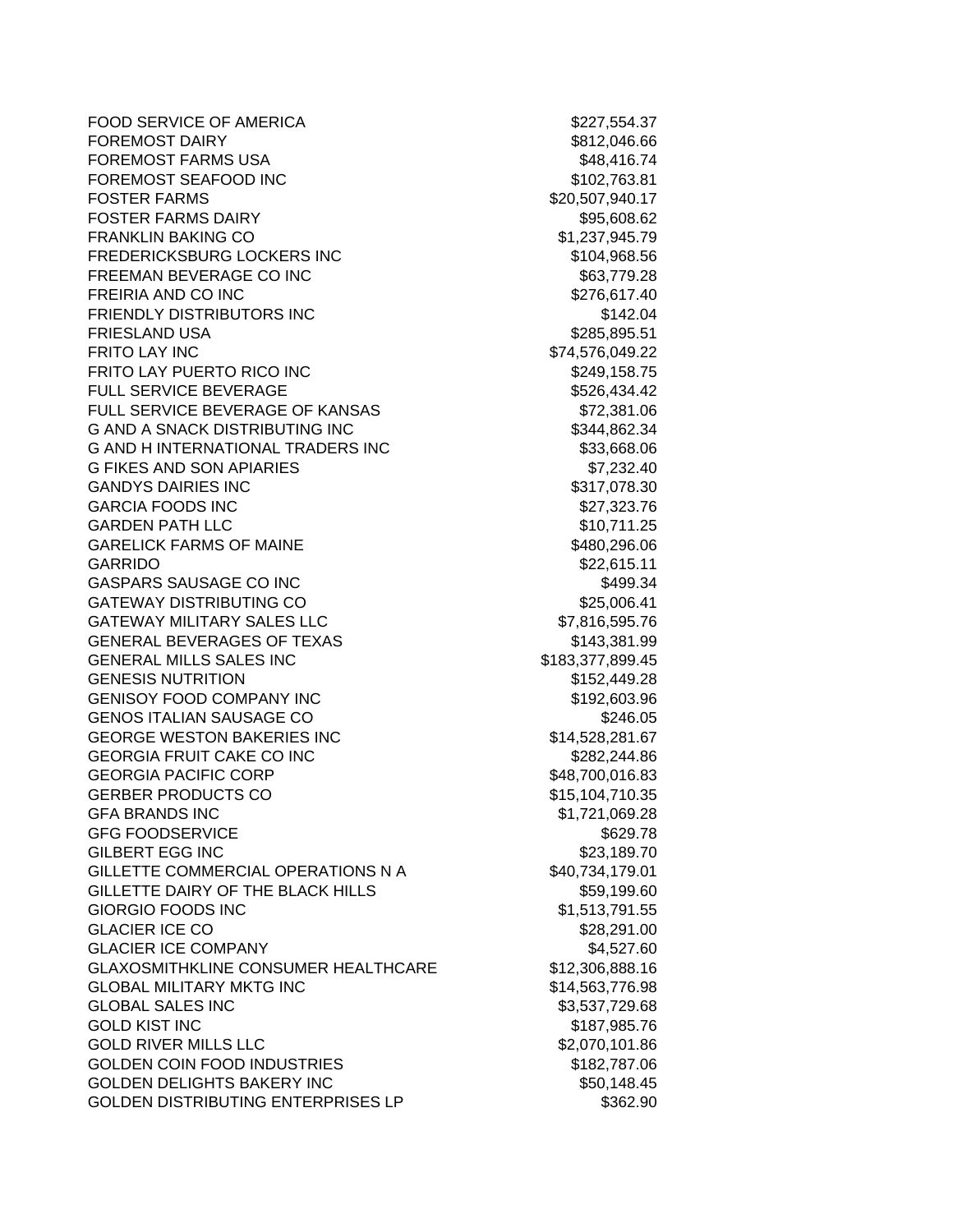GOLDEN FLAKE SNACK FD INC \$37,526.52 GOLDEN FLAKE SNACK FDS INC \$452,430.65 GOLDEN PRODS DIV 86,698,637.56 GOOD FOOD MANIA CORP \$8,866.08 GOOD HOPE FARMS INC \$45,965.93 GOOD HUMOR BREYERS ICE CREAM  $$21,452,064.21$ GOODMARK FOODS CO INC \$1,998.28 GORDONS SEAFOOD \$34,301.59 GORTONS INC \$7,558,185.32 GOUVEAS INC \$2,149.65 GRANITE SPRINGS WATER AND ICE INC **\$15,009.53** GREAT ATLANTIC NEWS LLC 68 and 100 million to the S5,313,670.41 GREAT FALLS ICE \$3,021.80 GREAT PLAINS COCA COLA BOT **\$883,576.23** GREAT SPRING WATERS OF AMERICA \$3,981.78 GREATLAND FOODS INC 68 (1995) 1994.44 GREEN ACRE DISTRIBUTING INC **\$16,016.92** GREENS NURSERY **\$566,064.13** GREENSCENE INC DBA GELOS WHOLESALE 654,148.01 GRELLNER SALES AND SVC INC \$71,925.08 GROCERY SUPPLY CO \$75,552.23 GROCERY SUPPLY CO SAN ANTON 661,390.30 GROCERY SUPPLY COMPANY **\$4,122.37** GROUP ONE FOOD MARKETING LLC \$6,561.04 GUAM TAE EUN CO **\$234,472.37** GUENTHER LABANN \$32,894.06 GULF FLA DOUGHNUT CORP \$5,835.14 GULF ICE INC 66,921.85 GUNNOE SAUSAGE CO INC \$78,068.60 GUSSIES TAMALES AND BAKERY \$24,665.83 GUSTAFSONS LLC \$2,332,654.04 GWALTNEY OF SMITHFIELD LTD \$4,790,092.40 H AND R INVESTMENTS INC \$133,431.03 H AND S BAKERY INC **S621.10** H AND S FOOD DISTRBUTRS INC \$5,730.60 H J HEINZ CO INC \$18,108,316.21 H P HOOD INC \$125,516.48 HADDON HOUSE FOOD PRODUCTS \$1,150,923.69 HAIN FOOD GROUP INC \$2,723,226.90 HALMS ENTERPRISE **\$193,787.10** HAMNER PROVISION CO INC **\$7,259.23** HARDINS BAKING INC **And Example 2018** 10:00:00 \$52,218.81 HARPERS COUNTRY HAMS \$37,139.48 HARTFORD BAKERY INC \$75,441.45 HARTSOCK DIST INC **the system of the STATE STATE STATE** STATES **\$78,955.55** HARTZ MOUNTAIN CORP \$6,076,121.80 HARVEST CLASSIC BREAD COMPANY \$6,264.02 HARVEST MEAT CO **\$17,479.77** HAWAII BUSINESS GROUP INCORPORATED \$10,904.76 HAWAII CANDY CO **\$33,890.55** HAWAII CASCADE INC **1999 12:00 12:00 12:00 13:00 13:00 13:00 13:00 13:00 13:00 13:00 13:00 13:00 13:00 13:00 13:00** HAWAII FOODSERVICE ALLIANCE LLC \$1,103,046.01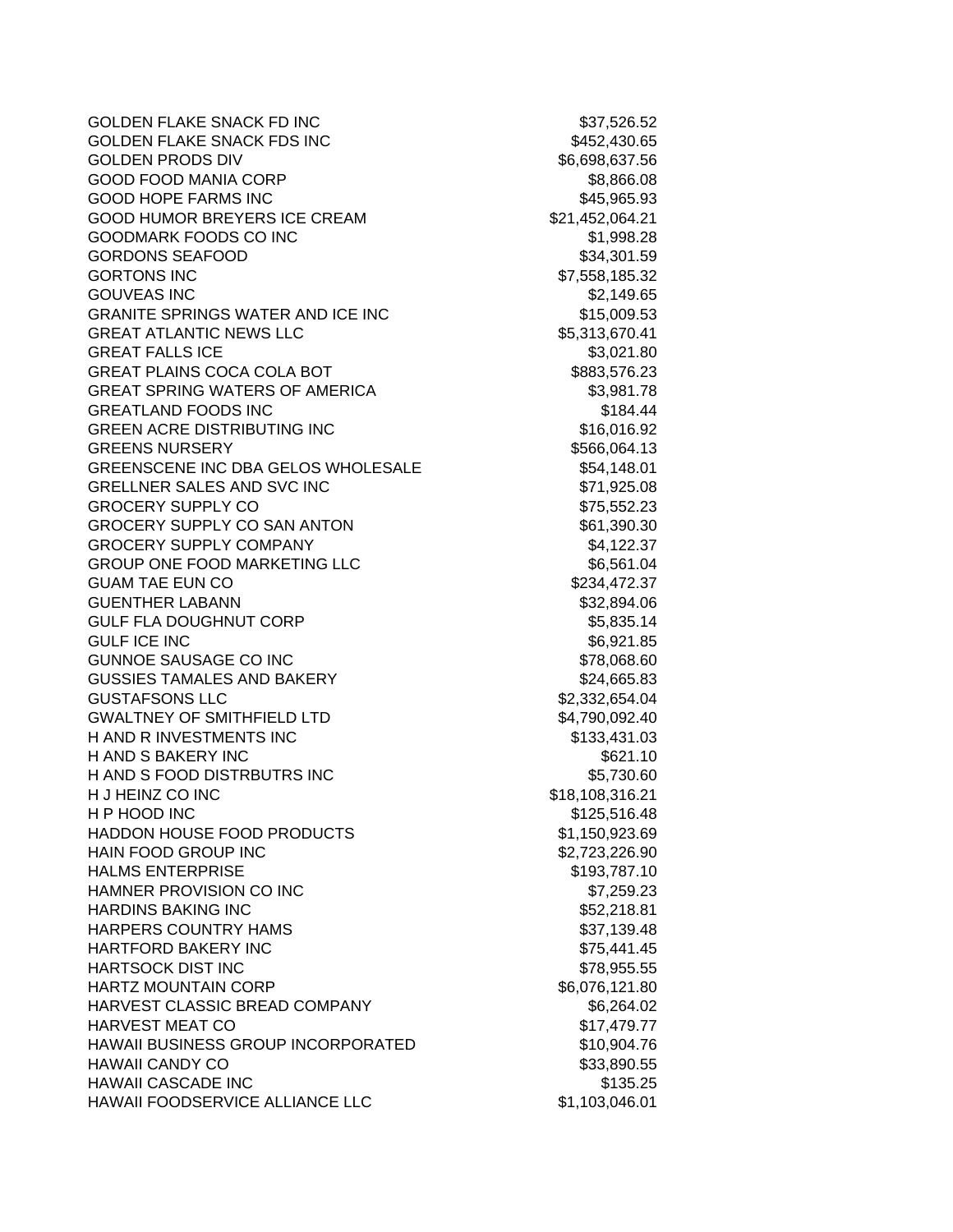HAWAIIAN DISTRIBUTORS \$3,652.63 HAWAIIAN HOST CANDIES OF LAINC **\$1,341,752.19** HAWAIIAN ISLES KONA COFFEE CO \$3,038,016.84 HAWAIIAN NATURAL WATER CO \$22,628.49 HAWAIIAN SUN PRODUCTS **\$599,156.06** HAWAIIS LATINO DISTRIBUTION CO INC \$156,508.39 HEIMSOTH DISTRIBUTING **\$1,615.68** HEIN HETTINGA DAIRY **\$8,474.64** HEINZ FROZEN FOOD COMPANY 622,271,659.23 HELM DISTRIBUTING CO INC **\$53,078.99** HENRY W STAPF INC 61, 161, 374.49 HENS NEST 3228,651.24 HERMAN NUT AND SUPPLY CO \$2,754.84 HERR FOODS INC 6736,212.01 HERSHEY FOODS CORPORATION \$27,764,868.73 HI COUNTRY SNACK FOODS INC \$3,683.29 HI GRADE MEATS INC \$15,011.50 HIBISCUS ALOHA CORPORATION \$186.00 HIGH COUNTRY D LITES \$858.00 HIGH COUNTRY GROWERS INC **\$679.80** \$679.80 HIGH DESERT DIST **\$61.44** HIGHPLAINS MARKETING SERVICE INC **\$75,763.80** HILAND DAIRY CO **\$1,647,363.99** HILAND DAIRY COMPANY \$464,038.79 HILKES ICE CO \$9,608.75 HILLANDALE FARMS EAST \$3,577,059.13 HOLIDAY ICE INC 657,508.15 HOLLANDIA DAIRY INC \$2,714,533.69 HOLLON FLOWERS **\$15,979.53** HOLSUM BAKERY INC \$974,804.84 HOLSUM DE PUERTO RICO INC **\$225,961.45** HOME CITY ICE COMPANY 620,125.85 HOMETOWN SAUSAGE KITCHEN INC<br>
\$17,112.78 HONAUNAU COFFEE COMPANY \$109,914.08 HONDO INC \$276,870.94 HORIZON SNACK FOODS OF CALIFORNIA INC \$7,327.61 HORMEL FOODS CORP \$43,378,442.19 HORMEL FOODS CORPORATION **\$718,731.12** HPC FOODS INC \$39,544.80 HUHTAMAKI FOODSERVICE INC<br>  $$816,006.00$ HUMBERTS MARKETS INC **\$9,630.40** HUMBOLDT CREAMERY **\$317,127.11** HUSKY FOOD PROD ANCH0RAGE \$185,293.46 **IBP FOOD CO** \$4,980,423.33 ICE HOUSE DISTRIBUTING CO LLC \$5,749.55 ICE PLANT INC \$1,476.00 ICE PRODUCTS INC **the example of the example of the example of the example of the example of the example of the example of the example of the example of the example of the example of the example of the example of the examp** INDEPENDENT MEAT CO \$12,847.21 INDEPENDENT MEAT COMPANY \$418,624.33 INDUSTRIES FOR THE BLIND MDC LLC \$12,045,311.46 INTERIOR AK FISH PROCESSORS \$7,170.08 INTERNATIONAL BAKING CO \$1,770,133.19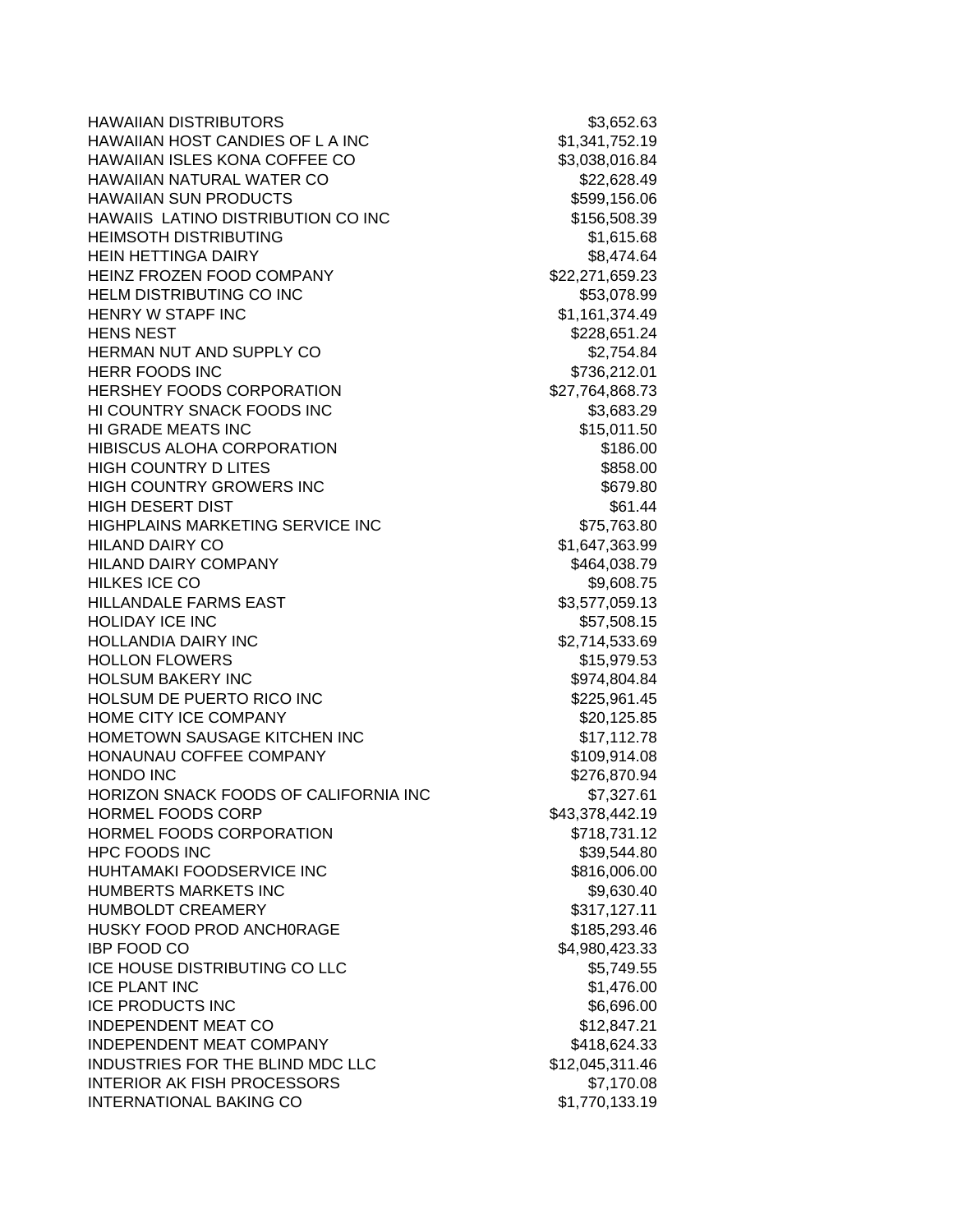INTERSTATE BRANDS CORP \$17,232,123.45 INTERSTATE BRANDS CORPORATION \$207,478.25 INTERSTATE BRANDS WEST CORP \$1,209,453.35 INTRASTATE DIST INC **\$21,666.56 IRVING TISSUE INC INC 1999 1999 1999 1999 1999 1999 1999 1999 1999 1999 1999 1999 1999 1999 1999 1999 1999 1999 1999 1999 1999 1999 1999 1999 1999 1999 1999 1999 ISABELLA FOODS INC 1992 1993 1993 1994 1995 1996 1997 1998 1997 1998 1999 1999 1999 1999 1999 1999 1999 1999 1999 1999 1999 1999 1999 1999 1999 1999 1999 1999 1999** ISLANDER WHOLESALE \$67,550.10 ITOEN USA INC \$236,746.21 J AND E FOODS \$158,106.92 J AND J CONS CO INC \$34,917,349.83 J AND J MIL NUTRICEUTICALS \$415,523.52 J AND S BROKERAGE \$310,132.53 J BAR B FOODS \$39,139.62 J C POTTER SAUSAGE CO \$189,897.02 J J CASSONE BAKERY INC \$6,446.01 J J PRODUCE \$34,223.62 J K PATY MEAT CO INC **\$241,550.50** J T M PROVISIONS CO INC **\$631,689.44** JACK AND JILL ICE CREAM CO \$451,452.05 JACK FROST ICE SERVICE INC **\$1,947.74** JACKSON DAIRY **\$68,912.70** JANS DISTRIBUTING INC **\$68,385.83** JAYS FOODS INC 641,067.78 JCS MARKETING SW MILITARY DIVISION \$1,754,074.46 JEL SERT CO \$864,696.20 JELLY BELLY CANDY CO \$1,238,388.62 JEMS ENTERPRISES LLC \$76,964.70 JFC INTERNATIONAL INC \$13,997,493.54 JIMENEZ FERNANDEZ SUCRS **\$137,129.82** JOHN B SANFILIPPO AND SON \$6,961,037.73 JOHN LENORE AND COMPANY **\$98,690.96** JOHN MORRELL AND CO \$16,779,709.71 JOHN MORRELL AND COMPANY \$13,141,837.56 JOHNNY HARRIS BQE SAUCE \$3,529.20 JOHNNYS FINE FOODS INC \$51,098.46 JOHNSON AND JOHNSON CONSUMER CO INC \$7,270,182.26 JOHNSON BROS WESTERN WHOLESALE \$10,307.85 JOHNSON BROTHERS WINE CO \$8,600.30 JOHNSONVILLE SAUSAGE LLC \$13,086,402.46 JONES DAIRY FARM  $$1,545,155.39$ JORDON FOODS COMPANY INC \$137.36 JOSEPH MULLARKEY DIST **\$3,919.95**  $JTE$  INC  $$37.851.10$ JUBILATIONS INC \$2,437.25 JUGOS DEL VALLE USA INC \$49,878.72 JUICE WORKS DISTRIBUTING **\$3,317.14** K S MARKETING SERVICES INC \$1,612.74 KAIULANI SPICES LLC \$11,505.60 KAL KAN FOODS \$16,593,398.24 KALIL BOTTLING CO \$858,000.20 KAR ICE SERVICE INC **\$19,041.75** KARINA BAKERY INC \$9,545.22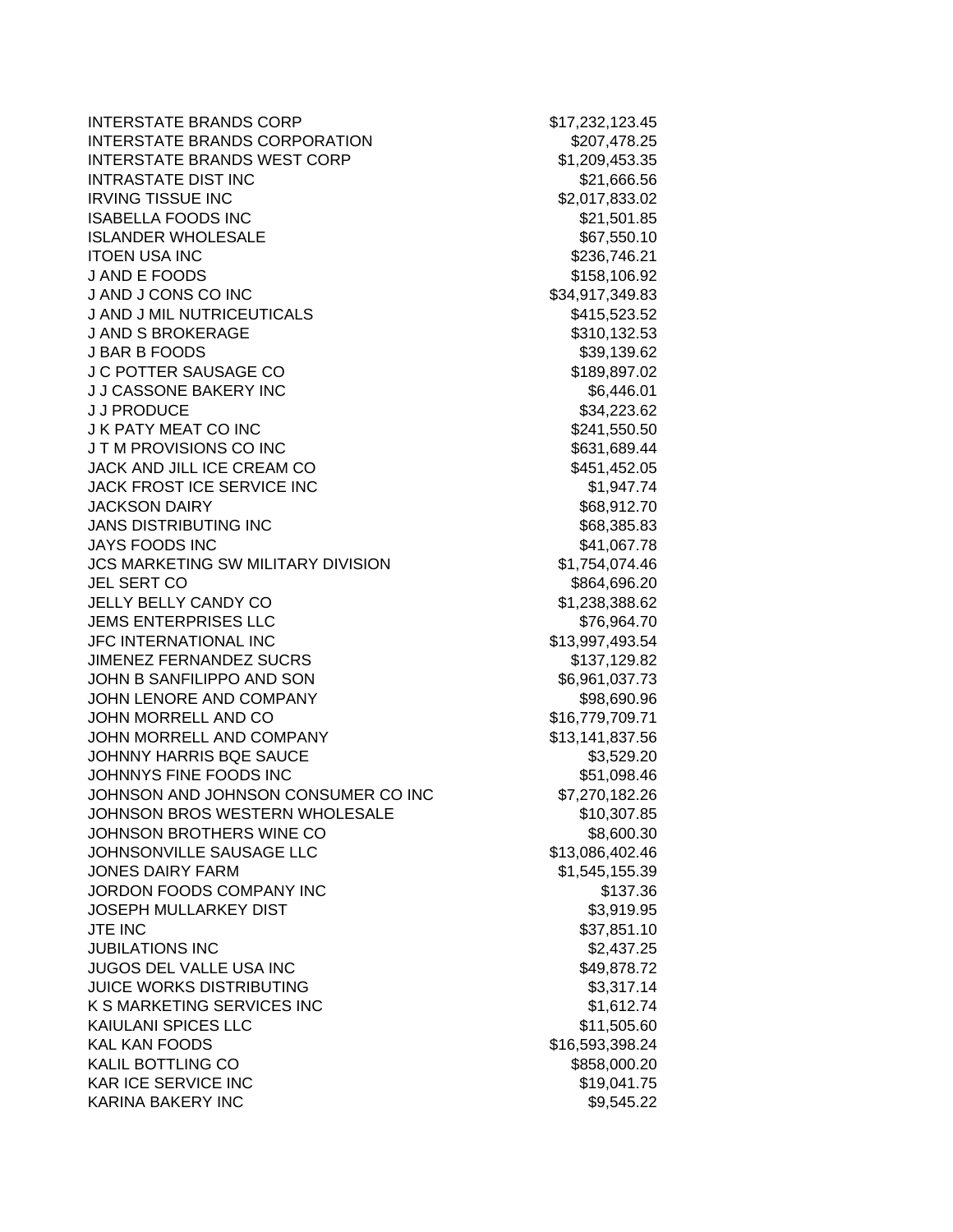KARLS GERMAN BAKERY \$445,899.76 KARNI FAMILY FARM LLC **the set of the set of the set of the set of the set of the set of the set of the set of th** KASILOF FISH CO \$21,883.20 KAYEM FOODS INC \$7,814.40 KAYTEE PRODUCTS INC \$1,687,569.25 KEE WORLD TRADING COMPANY **\$292,606.86** KEEBLER CO \$30,870,790.02 KEEBLER CO PUERTO RICO **\$272,937.72** KELLEY FOODS OF ALABAMA INC 6391,642.21 KELLOGG SALES CO \$56,395,036.44 KELLOGG SALES COMPANY **\$172,415.28** KENOSHA BEEF INTERNATIONAL **1998 1-100 SS 100 SS 100 SS 100 SS 100 SS 100 SS 100 SS 100 SS 100 SS 100 SS 100 SS** KEOKIS LAU LAU **\$207,972.93** KESSLERS INC \$25,369.23 KIKKOMAN INTERNATIONAL INC 63.428.107.56 KIMBERLY CLARK CORP \$67,523,384.33 KINGSFORD CO \$6,008,956.95 KIRBY AND HOLLOWAY PROV CO INC **\$5,040.00** KITCHEN COOKED OF BUSHNELL INC **\$7,483.94** KLEMENT SAUSAGE CO INC \$259,842.55 KLINKE BROTHERS ICE CREAM CO \$10,393.05 KLOSTERMAN BAKING CO \$7,620.68 KNOUSE FOODS INC \$3,120,043.07 KNOXVILLE COCA COCA BTL CO \$3,464,314.38 KOREAN FARMS \$29,692.80 KOWALSKI COMPANIES INC \$48,777.60 KRAFT FOODS INC 6325,554,742.40 KRISPY KREME DOUGHNUT CO **\$5,416.51** KRISPY KREME DOUGHNUT CORP **\$341,940.79** KRISPY KREME DOUGHNUTS **\$21,410.30** KUNZLER AND COMPANY INC \$212,624.56 KYD INC \$118,460.76 L AND M MARKETING LLC 6478,784.40 LA BAQUETTE INC **the set of the set of the set of the set of the set of the set of the set of the set of the set of the set of the set of the set of the set of the set of the set of the set of the set of the set of the set** LA FAVORITA INC \$54,958.65 LANCASTER FOODS INC \$1,178,798.29 LANCASTERS BARBECUE INC \$966.72 LANCE INC \$3,842,810.15 LAND O LAKES INC \$15,360,400.88 LAND O SUN DAIRIES LLC \$1,608,008.74 LAND O SUN LLC DBA PET \$944,373.17 LANDOLFI FOOD CORP \$116,554.68 LANE SALES INC 6.1.404,917.59 LANES DAIRY LTD \$228,331.89 LAPARISIENNE BAKERY INC \$275,159.21 LAS FLORES ICE PLANT **\$4,234.00** LATTINS COUNTRY CIDER MILL **ALL COUNTRY CIDER MILL** LAURAS LEAN BEEF COMPANY \$2,025,741.71 LAWTON 7UP BOTTLING CO INC \$120,851.23 LBH INC \$216,894.04 LEA AND PERRINS INC **\$121,261.35** LEE FOODS INC \$2,891.80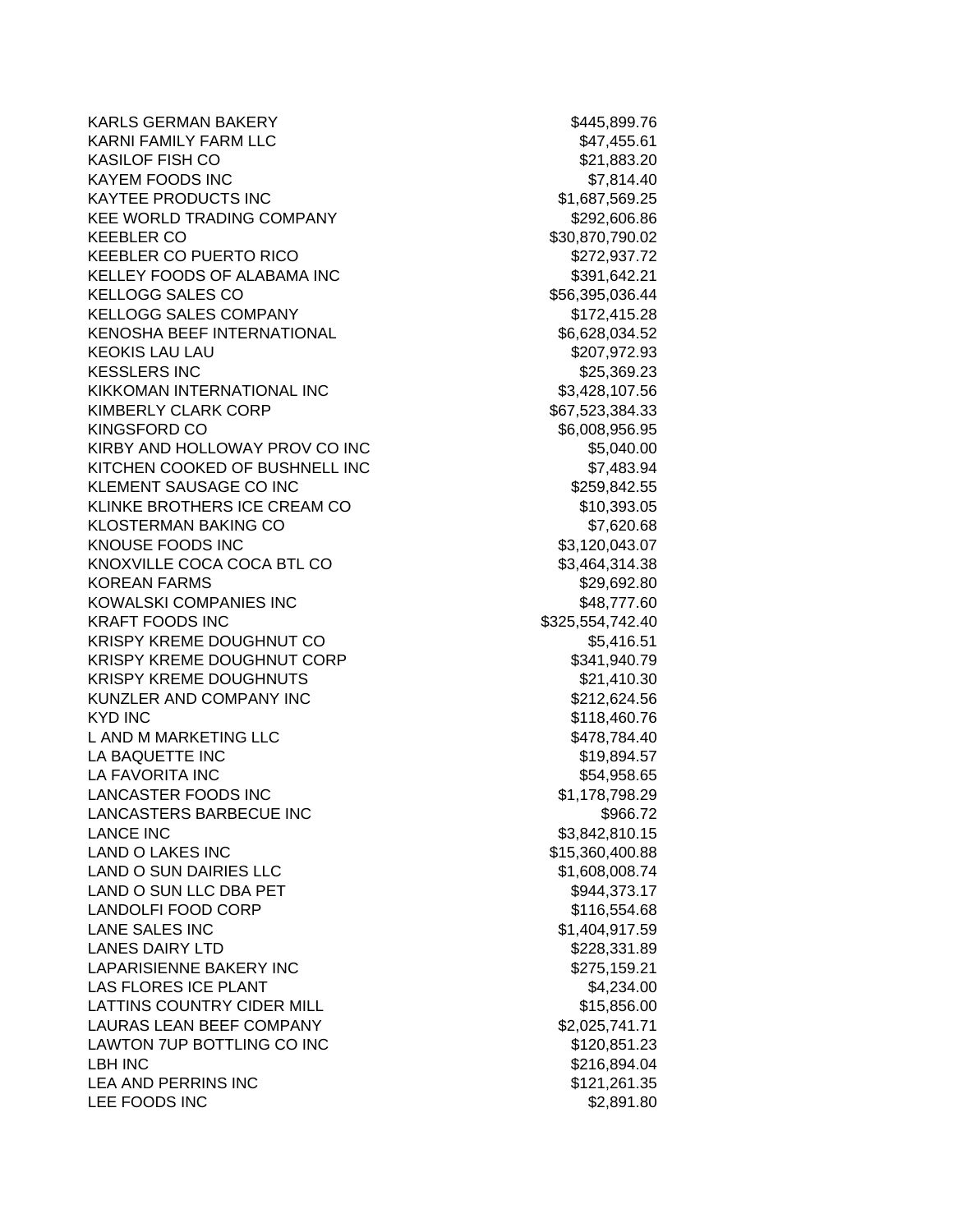LEINER HLTH PRODS LLC \$20,237,606.86 LEONETTIS FROZEN FOODS \$6,065.79 LEPAGE BAKERY INC **\$99,128.30** LESAFFRE YEAST CORPORATION \$147,264.24 LET US PRODUCE INC<br>
\$82,949.82 LEWIS BROS BAKERIES INC TENN \$349,593.12 LIBERTY ORCHARDS CO INC \$58,534.68 LINFORD OF ALASKA INC \$182,496.78 LOCKER ICE CO \$1,407.00 LOGAN FOOD CO INC \$138,751.92 LOREAL USA SD INC **\$983,206.01** LOREAL USA INC 65,114,300.55 LOUIS TRAUTH DAIRY **\$5,438.36** LOUISA FOOD PRODUCTS INC<br>\$14,335.20 LOUISIANA PURCHASE **\$430,052.84** LOVES BAKERY \$2,899,949.97 LOVETTE CO INC 600 and 200 and 200 and 338,689.55 LUBERSKI INC DBA HIDDEN VILLA RANCH \$2,659,208.23 LUCKY SUPPLIES \$457,335.44 LUIGINOS INC **\$4,484,721.42** LUIS GARRATON INC **\$25,957.67** LYNDEN MEAT AND ICE LLC 69,515.90 LYNNS GREENERIES \$58,265.31 M AND M MARS \$23,137,390.18 M AND M MARS INC \$1,607,510.00 M I DISTRIBUTING \$46,691.56 M L WEEKS INC \$2,781.90 M M DELANEY DISTRIBUTING CO \$8,363.95 MABUHAY FOODS \$31,469.09 MACDONALD AND PORTER INC **\$512.70** MAGNOLIA BEVERAGE CO INC \$5,509.25 MAINE DISTRIBUTORS **\$17,654.66** MAINE SHELLFISH CO INC \$53,847.25 MAINELY LOBSTERS INC<br>
\$16,864.72 MAKITA COMPANY INC 6. THE STATE STATE STATES AND STATES AND STATES AND STATES AND STATES AND STATES AND STATES MALGOR AND CO INC \$141,635.36 MALLOS BAKERY INC **\$586,166.30** \$586,166.30 MALOLO BEVERAGES AND SUPPLIES LTD \$42,108.54 MALOOF DISTRIBUTING LLC \$963.60 MAMA MARIAS TORTILLAS INC **\$369.10** \$369.10 MAOLA MILK AND ICE CREAM CO \$920,615.20 MAPLE LEAF FARMS INC \$2,089,790.08 MARCAL PAPER MILLS INC \$7,343,926.33 MARCELLO SAUSAGE COMPANY **\$33,801.21** MARCUS DAIRY INC **\$30,506.64** MARINAS GERMAN BAKERY **\$88,285.50** \$88,285.50 MARINE CORPS ASSOCIATION 612,328.60 MARINE CORPS COMMUNITY SERVICES 0120 \$15,908.97 MARIO OLIVE DIV WESTIN INC \$5,435,561.76 MARLIS TRADING \$101,208.29 MARTINS FAMOUS PASTRY INC<br>
\$1,385,128.20 MARTINS POTATO CHIP \$37,403.10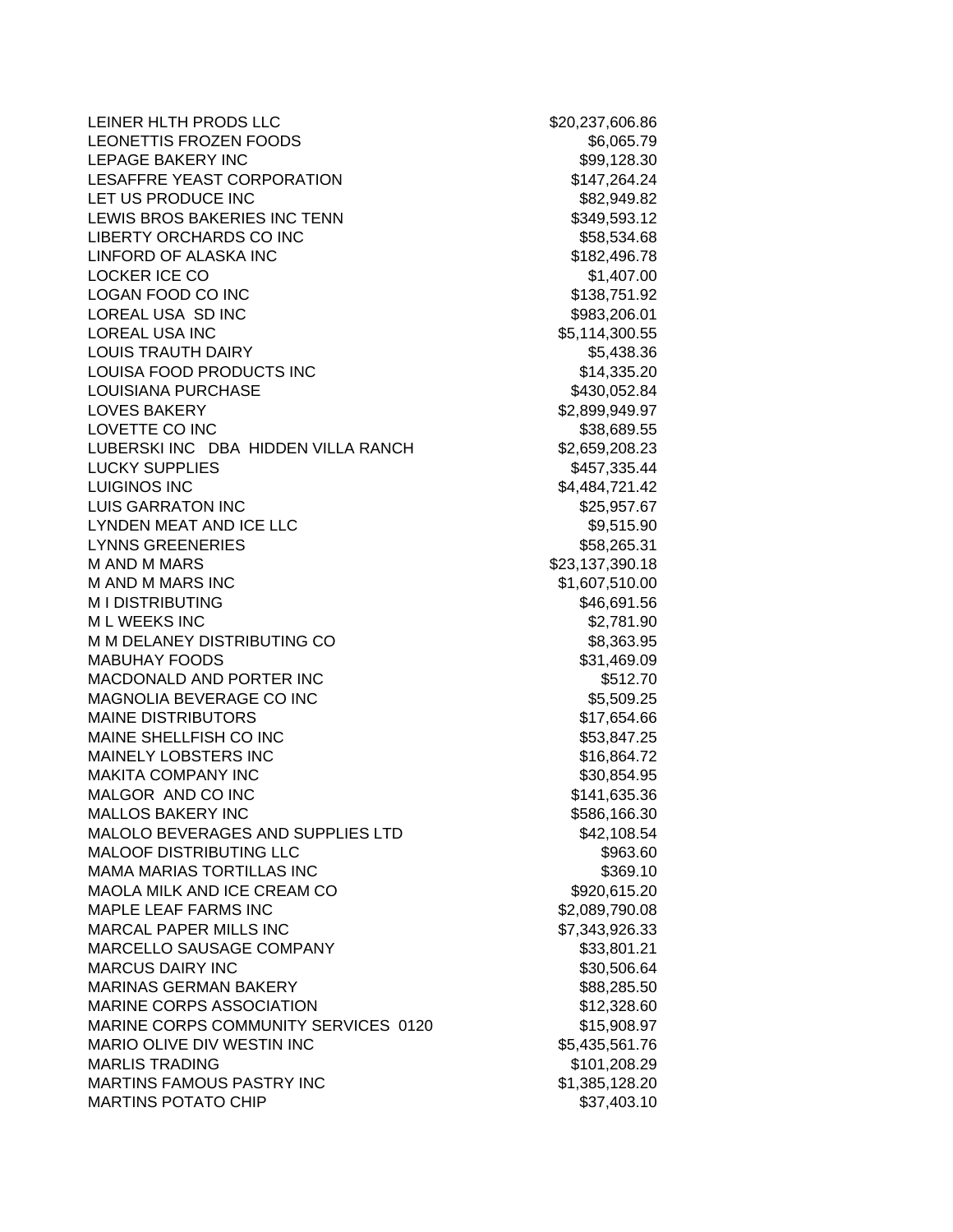| <b>MARUCHAN INC</b>                         | \$4,642,633.06  |
|---------------------------------------------|-----------------|
| MARVEL SPECIALTIES INC                      | \$47,943.24     |
| MARY P COKE DBA SPRINGDELL FARM             | \$14,967.35     |
| MARYLAND AND VIRGINIA MILK PRO COOP         | \$11,408.62     |
| <b>MARYLAND AND VIRGINIA MILK PRODUCERS</b> | \$5,484,628.73  |
| <b>MASTER FOODS INTERAMERICA</b>            | \$276,775.03    |
| MATASANTOS COMMERCIAL                       | \$35,129.15     |
| MAXFIELD CANDY COMPANY                      | \$154,246.90    |
| MAXIM PRODUCTION CO INC                     | \$58,916.70     |
| MAYFIELD DAIRY FARMS INC                    | \$279,679.19    |
| MAYPORT WHOLESALE SEAFOOD INC               | \$188,992.67    |
| <b>MCARTHUR DAIRY INC</b>                   | \$116,493.84    |
| MCCORMICK AND CO INC                        | \$31,248,970.59 |
| <b>MCDONALD NURSERIES</b>                   | \$374,190.33    |
| <b>MCILHENNY CO</b>                         | \$962,593.30    |
| MCKEE FOODS CORP                            | \$9,588,514.37  |
| MCLURES HONEY AND MAPLE PRODS               | \$41,675.95     |
| <b>MEAD JOHNSON NUTRITIONALS</b>            | \$18,140,180.84 |
| <b>MEADOW GOLD DAIRIES</b>                  | \$5,815,965.68  |
| <b>MEADOW GOLD DAIRIES INC</b>              | \$1,895,927.83  |
| <b>MEADOW GOLD DAIRY</b>                    | \$23,912.27     |
| <b>MEADOWBROOK DIST CORP</b>                | \$17,099.70     |
| <b>MELITTA USA INC</b>                      | \$1,810,356.89  |
| <b>MELODY FARMS LLC</b>                     | \$272,036.94    |
| MENDEZ AND CO INC                           | \$142,260.40    |
| <b>MEPKIN ABBEY</b>                         | \$156,523.85    |
| MERIDIAN COCA COLA BOT CO                   | \$86,870.16     |
| <b>MERITA BAKERY</b>                        | \$984,640.99    |
| <b>MERRILLS EGG FARM INC</b>                | \$26,293.44     |
| METRO ICE INC DBA MR JS ICE CO              | \$8,883.00      |
| <b>MEXIM USA</b>                            | \$49,113.00     |
| MEYERS SAUSAGE CO                           | \$4,271.30      |
| <b>MI MAMAS TORTILLAS</b>                   | \$10,016.86     |
| MICHAEL ANGELOS GOURMET FOODS               | \$361,324.96    |
| MICHAEL DISTRIBUTING CO INC                 | \$2,544.99      |
| <b>MICRO WAY CORP</b>                       | \$141,286.80    |
| MID AMERICA PKG ICE LLC                     | \$2,160.50      |
| MID ATLNTC COCA COLA BOT CO                 | \$10,548,420.39 |
| <b>MID VALLEY PRODUCTS</b>                  | \$57,487,141.46 |
| MIDWEST COCA COLA BOT GRD FORKS             | \$183,016.10    |
| MIDWEST COCA COLA MINOT                     | \$214,031.86    |
| MIKE SELLS INC                              | \$139,056.86    |
| MIKOSHI TRADING HAWAII INC                  | \$114,033.39    |
| MILITARY DELI AND BAKERY                    | \$63,770,841.07 |
| MILITARY DISTRIBUTOR OF VA                  | \$839,828.51    |
| MILITARY DISTRIBUTORS INC                   | \$2,597.38      |
| MILITARY DISTRIBUTORS OF VA                 | \$71,887.79     |
| MILITARY DISTRIBUTORS OF VIRGINIA           | \$154,524.90    |
| MILITARY NUTRITION INC                      | \$34,870.51     |
| MILITARY PRODUCE GROUP LLC                  | \$43,326,977.57 |
| MILITARY RESALE GROUP                       | \$403.74        |
| MILITARY RESALE GROUP INC                   | \$4,071.75      |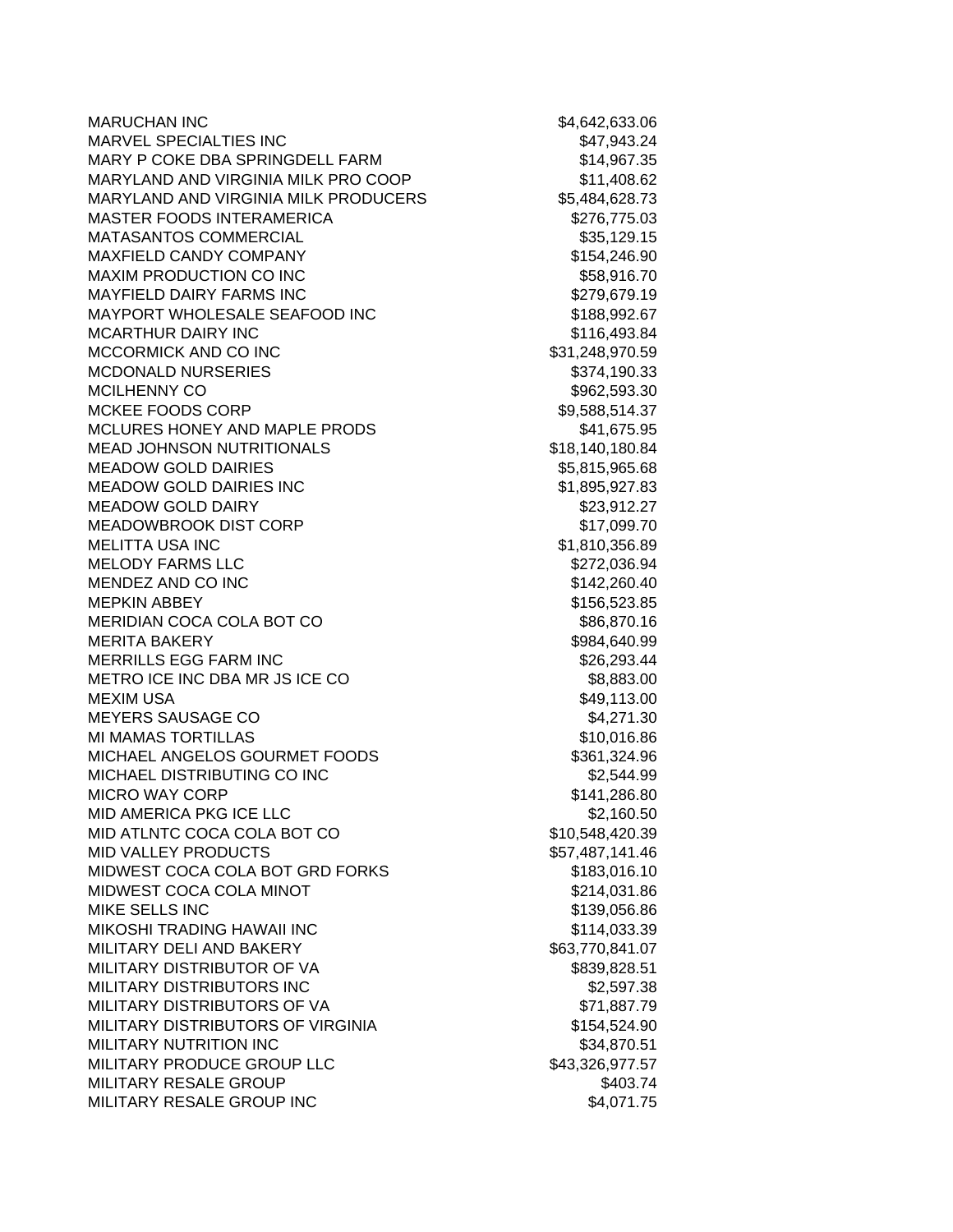MILK PRODUCTS LLC  $$1,841,678.55$ MILK PRODUCTS LP \$167,123.18 MILLERS HONEY CO **\$7,228.54** MILLERS HONEY COMPANY 6124,715.08 MILLSTONE COFFEE INC \$10,234,121.96 MINUTE MAID CO **\$14,521,889.99** MISSION FOODS \$8,278,778.56 MISSION PHARMACAL CO **\$690,066.72** MODEL DAIRY **\$118,302.49** MONOGRAM LICENSING LLC **\$126,115.77** MONTANA ROASTERY GROUP INC \$20,575.00 MONTEREY FOODS INC 69.777.03 MOODY DUNBAR INC \$266,878.20 MORELLIS DISTRIBUTING INC 61,333.80 MORENO AND SONS ICE DISTRIBUTOR  $$10.246.50$ MOREYS SEAFOOD INTERNATIONAL LLC \$159,770.18 MORTY PRIDE MEATS INC \$129,870.90 MOSBY PACKING CO INC \$15,636.07 MOUNT OLIVE PICKLE CO INC \$1,620,587.05 MOUNT OLYMPUS WATERS INC **\$56,637.08** \$56,637.08 MOUNTAIN SPRINGS CREAMERY **\$5,390.85** MOUNTAIN WATER ICE CO **\$52,712.00** MRS BAIRDS BAKERIES BUSINESS TRUST \$3,949,189.34 MRS STRATTONS SALADS INC **\$73,231.19** MULVADI CORPORATION 61 | 1990 | 1990 | 1990 | 1990 | 1990 | 1990 | 1990 | 1990 | 1990 | 1990 | 1990 | 1990 | 1 MURFREESBORO PURE MILK CO INC **\$81,168.72** MURRAY BISCUIT CO LLC \$2,860,849.42 MUSCO FAMILY OLIVE CO **\$1,176,028.80** MUSIC MOUNTAIN WATER CO \$34,064.28 MUTT AND JEFF ENTERPRISES INC \$20,279.83 MUTUAL DISTRIBUTING CO \$168,161.13 N E MS COCA COLA  $$178,176.81$ N GOLDRING CORP \$91,759.59 N K HURST CO INC \$1,238,795.04 NABISCO BISCUIT CO \$55,321,304.95 NABISCO BRANDS PUERTO RICO \$351,635.24 NABISCO FOODS GROUP \$25,174,620.02 NAGEL BEVERAGE CO INC \$152,094.58 NANCYS SPECIALTY FOODS \$569,618.78 NASH FINCH CINCINNATI INC \$5,084.64 NASH FINCH CO **\$63,269.36** NATIONAL BEEF PACKING CO \$89,321,349.90 NATIONAL DISTRIBUTORS INC \$2.783.48 NATIONAL FOOD CORPORATION \$147,914.50 NATIONAL VITAMIN 62,737,374.85 NATROL INC \$11,458.21 NATURADE INC \$228,224.11 NAVY EXCHANGE SERVICE \$3,087,287.34 NAVY EXCHANGE SERVICE COMMAND \$8,533.63 NECCO \$443,849.76 NEESE COUNTRY SAUSAGE \$36,163.34 NELSON RICKS CREAMERY \$66,629.95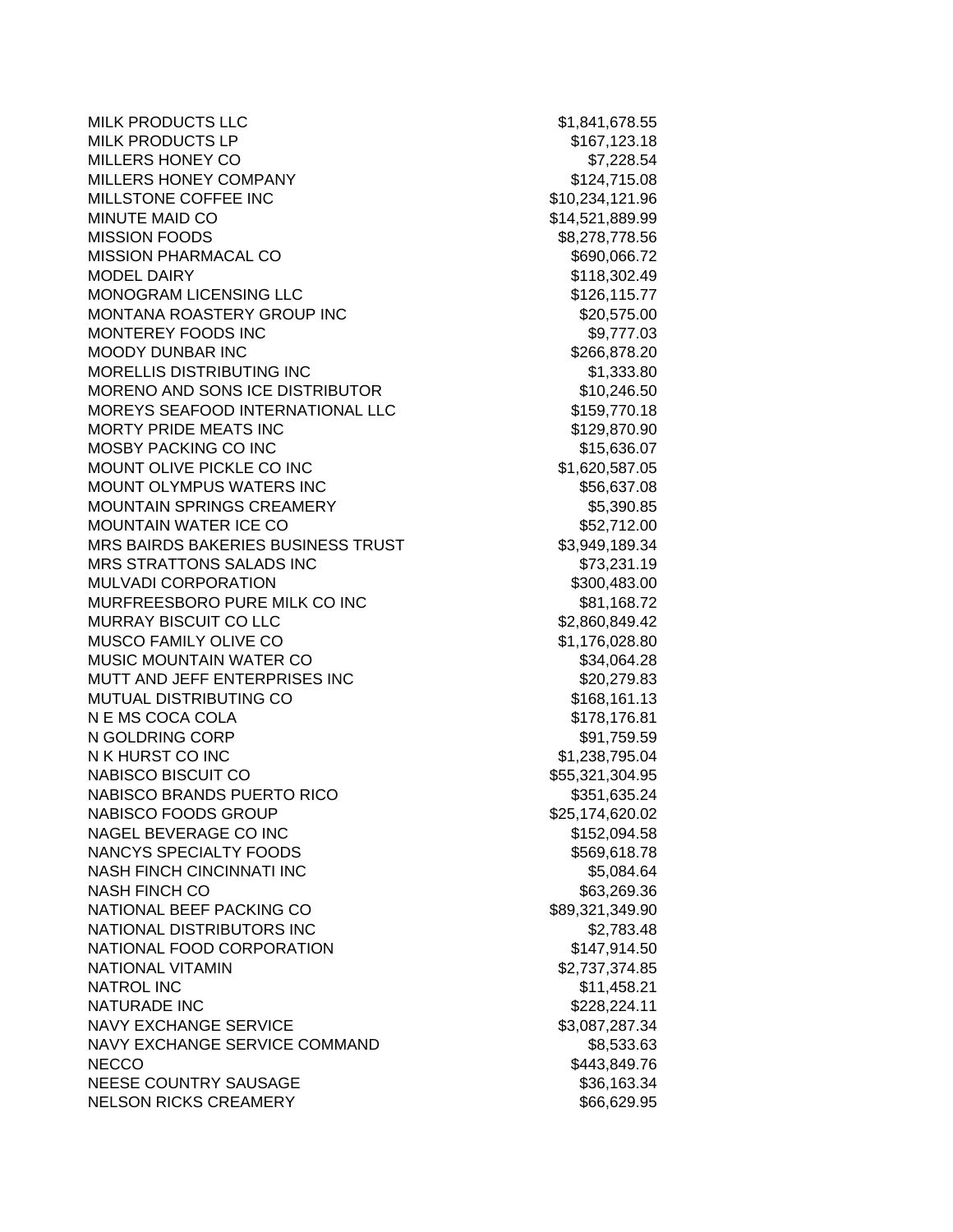NEOTERIC COSMETICS INC<br>
\$9,959.04 NESTLE PREPARED FOODS CO \$14,151,381.64 NESTLE PUERTO RICO INC **\$53,020.36** NESTLE USA \$74,889,717.96 NESTLE USA INC \$2,346,236.76 NEW AGE DISTRIBUTING INC **A SUMPLIFY A SET A SUMPLIFY A SUMPLIFY A** S92,949.83 NEW WORLD PASTA COMPANY 64.418,012.83 NEWASIA INC \$66,148.65 NEWMANS OWN INC 62,585,826.48 NICHE IMPORT COMPANY **\$783,849.07** NIRVANA PRODUCE DIST INC **\$924,528.59** NISEN GUMI GUAM INC \$22,943.63 NISHIMOTO TRAD CO HAWAII LTD \$45,677.02 NISHIMOTO TRADING CO LTD \$647,972.58 NISSIN FOODS USA CO INC \$2,928,555.71 NONNIS FOOD COMPANY INC \$952,486.56 NOR CAL BEVERAGE CO INC \$281,147.59 NORFOLK BANANA DISTRIBUTORS \$2,460,379.38 NORRENBERNS FOODS INC \$56,453.58 NORTH END PROVISION CO INC \$13,269.61 NORTH STAR ARCTIC GLACIER ICE **1998** 55,757.67 NORTH STAR DISTRIBUTING \$37,903.94 NORTHEAST BEVERAGE CORP \$14,997.87 NORTHEAST MILITARY SALES INC \$37,309,544.92 NORTHERN BOTTLING CO INC \$407,087.87 NORTHERN FISH PRODUCTS \$1,084,116.85 NORTHERN FISH PRODUCTS INC \$1,651,610.47 NORTHERN LIGHTS DAIRY **\$567,878.98** NORTHERN NK COCA COLA BTLG INC 642,107.60 NORTHERN SALES CO OF ALASKA \$135,467.93 NORTHLAND CRANBERRIES INC \$1,482.37 NORTHWEST COCA COLA BOT CO \$3,329,696.96 NOVARTIS CONSUMER HLTH \$5,943,171.24 NUCAL FOODS INC \$841,751.43 NUTREX HAWAII INC  $$10,270.92$ O K CORP \$268,526.28 O R ELDER INC \$230,616.00 OAK FARMS DAIRY **\$2,967,510.26** OBERTO SAUSAGE CO \$588,677.94 OCEAN BEAUTY SEAFOODS INC **\$82,053.65** \$82,053.65 OCEAN SPRAY CRANBERRIES INC \$18,290,053.15 ODOM CORP \$643,993.62 ODOMS TENN PRIDE SAUSAGE  $$1,734,531.97$ OIL DRI CORP OF AMERICA \$181,442.92 OKUHARA FOODS \$460,532.04 OLD DUTCH FOODS INC \$30,987.98 OLD FASHION BAVARIAN BAKERY **\$9,496.25** \$9,496.25 ORALWI PLANTS **13,946.23** ORANGEBURG PECAN CO INC 66 100 100 \$44,577.84 OREGON CHAI INC **\$51,226.54** OREGON FRUIT PRODUCTS INC<br>
\$328,298.80 ORIENTAL KITCHEN \$247,177.86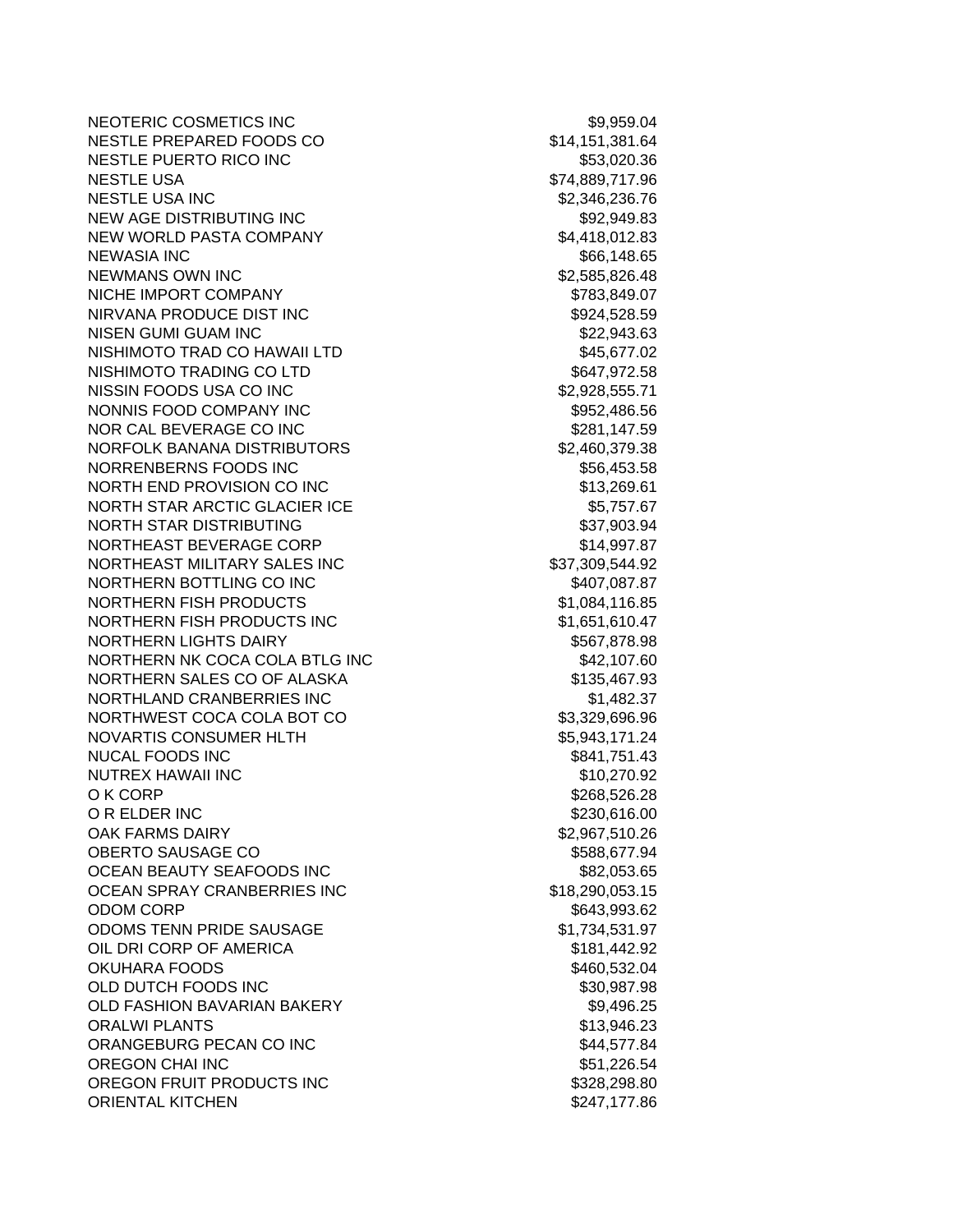ORIENTAL TRADING CO \$8,535,930.12 ORIENTAL TRADING COMPANY 61,469,330.45 OSC SOLUTIONS \$17,249,641.64 OSC SOLUTIONS INC 63,077,539.18 OTIS MCALLISTER INC<br>  $$2,523,070.73$ OTIS SPUNKMEYER INC **\$5,452,356.64** OVERSEAS SERVICE CORP \$10,641,498.72 OWENS COUNTRY SAUSAGE INC<br>
\$168,132.00 OZARK COCA COLA DR PEPR BOT
\$552,774.24 P AND M GARDEN SERVICE \$14,664.22 P AND S SALES CO \$4,645.20 PACIFIC BASIN EXPORTS CO \$17,840.88 PACIFIC FOODS INC 67,900.56 PACIFIC GREEN INC \$71,864.08 PACIFIC SAUSAGES CO INC \$42,644.51 PACKERS PROVISION **\$151,977.27** PACTIV CORPORATION  $$14,465,698.95$ PAK MARKETING QUALITY FD PRODS INC \$27,562.79 PALAMA HOLDINGS LLC \$6,430.08 PALAMA MEAT CO INC **All and Sand Account 10 and Sand Account 10** \$833,757.66 PALANJIAN ENTERPRISES INC \$39,827.99 PALMENTERE BROTHERS DIST NE ANN ANN AN SEALMENTERE BROTHERS DIST PAN AMERICAN GRAIN MFG CO INC **\$3,921.00** PAN O GOLD BAKING CO \$175,439.62 PAN PEPIN INC \$204,252.07 PARADISE BEVERAGES DBA HAWAII COFFEE CO \$55,130.16 PARADISE BEVERAGES INC \$1,350,032.89 PARADISE FRUIT CO INC **Example 20 and Struck 20 and S418,492.94** PARRA SALES INC 6752,709.10 PATS PETALS **S1,842.63** PAYCO FOODS CORP  $$206,542.08$ PEAK DIST CO INC **the set of the set of the set of the set of the set of the set of the set of the set of the set of the set of the set of the set of the set of the set of the set of the set of the set of the set of the se** PENNINGTONS INC \$2,207.40 PEPPERIDGE FARM INC \$15,464,902.67 PEPSI AMERICAS **\$600,402.31** PEPSI BOTTLING COMPANY \$1,202,290.14 PEPSI BOTTLING GROUP \$609,417.85 PEPSI BOTTLING GROUP INC **\$341,573.04** PEPSI BOTTLING VENTURES LLC<br>
\$285,126.11 PEPSI COLA ALBANY BOTTLING **\$14,115.38** PEPSI COLA BOT CO SAFFORD \$239,714.42 PEPSI COLA BOT GRAND FORKS \$194,804.82 PEPSI COLA BOTLNG BLACKHILL **And State Collection State S171,433.06** PEPSI COLA BOTTLERS MERRIMACK VALLEY \$202,024.51 PEPSI COLA BOTTLING \$2,238,373.45 PEPSI COLA BOTTLING CO **\$52,137.91** PEPSI COLA BOTTLING CO INC 631,232.43 PEPSI COLA BOTTLING CO OF GREAT FALLS \$196,438.64 PEPSI COLA BOTTLING COMPANY OF TAMPA INC \$821,530.24 PEPSI COLA BOTTLING GROUP **\$695,137.33** PEPSI COLA BOTTLING OF RALEIGH \$1,104,559.56 PEPSI COLA BOTTLING OF YUMA \$133,690.39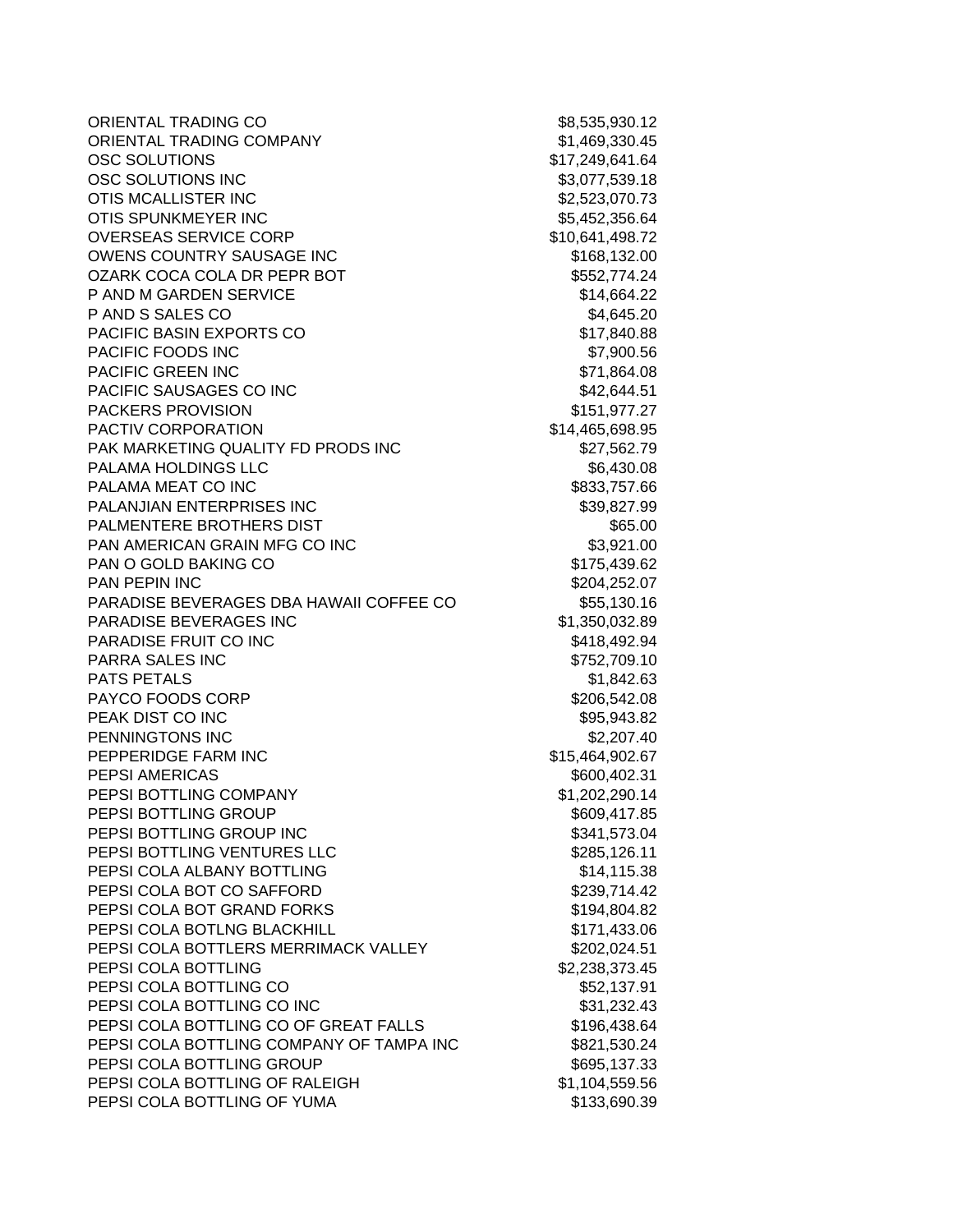| PEPSI COLA BOTTLNG CO OF NY INC         | \$169,107.32    |
|-----------------------------------------|-----------------|
| PEPSI COLA BTLG OF CENTRAL VIRGINIA     | \$810,423.78    |
| PEPSI COLA BTLG OF NEW HAVEN            | \$451,295.94    |
| PEPSI COLA CO                           | \$769,995.50    |
| PEPSI COLA COMPANY                      | \$29,541,744.85 |
| PEPSI COLA COMPANY PBG                  | \$460,580.33    |
| PEPSI COLA GENERAL BOTTLERS             | \$3,354,568.43  |
| PEPSI COLA GENERAL BOTTLERS INC         | \$1,448,608.79  |
| PEPSI COLA METRO                        | \$1,872,433.48  |
| PEPSI COLA METRO BOTLNG CO              | \$5,166.72      |
| PEPSI COLA METROPOLITAN BTLG CO INC     | \$591,993.16    |
| PEPSI COLA NATIONAL BRAND BEV LTD       | \$540,350.88    |
| PEPSI COLA OF LACROSSE                  | \$53,102.98     |
| PEPSI COLA OF THE HUDSON VALLEY         | \$137,236.69    |
| PEPSI COLA PUERTO RICO BOTTLING COMPANY | \$253,510.66    |
| PERFECTION BAKERIES INC                 | \$123,471.94    |
| PERFORMANCE SEED                        | \$276,027.05    |
| PETERS GERMAN CAFE AND BAKERY           | \$5,063.10      |
| PFIZER US PHARMACEUTICALS               | \$22,867,310.46 |
| PHARMAVITE LLC                          | \$1,225,020.36  |
| PHIL COCA COLA BOT CO                   | \$453,883.07    |
| PHILLIPS SEAFOOD INC                    | \$423,405.14    |
| PHILLYS FAMOUS WATER ICE INC            | \$37,041.48     |
| PICOSOS PEANUT CO INC                   | \$20,715.08     |
| PIEDMONT CHEERWINE BOT CO               | \$204,055.88    |
| PIEDMONT COCA COLA BTLNG                | \$2,945,090.49  |
| PILGRIMS PRIDE CORP                     | \$18,255,388.90 |
| PILGRIMS PRIDE CORPORATION              | \$181,036.20    |
| PINNACLE FOODS CORP                     | \$11,530,229.16 |
| PINNACLE FOODS CORPORATION              | \$12,349,406.17 |
| PITTS POULTRY FARMS INC                 | \$267,254.58    |
| PLAINVIEW ICE AND COLD STORAGE          | \$10,849.67     |
| PLANT MARKETING LLC                     | \$31,560.00     |
| <b>PLANTRY GREENHOUSES</b>              | \$101,428.80    |
| PLAYTEX PRODUCTS INC                    | \$4,631,402.36  |
| PLAYTEX PRODUCTS INC                    | \$690,180.76    |
| <b>PLOCHMAN INC</b>                     | \$351,751.74    |
| PLYMOUTH POULTRY COMPANY                | \$1,298,630.12  |
| <b>PM DISTRIBUTORS</b>                  | \$15,438.66     |
| PMG INTERNATIONAL DIVISION LLC          | \$92,886.37     |
| POLAR CORP                              | \$229,280.16    |
| POLAR ICE LLC                           | \$3,106.45      |
| POLLARD MILLING CO INC                  | \$3,404.00      |
| POMPEIAN INC                            | \$4,413,332.85  |
| POOR FOLKS CORP                         | \$2,442.76      |
| POORE BROTHERS FOODS INC                | \$37,427.19     |
| POPS BAKERY INC                         | \$2,734.79      |
| POTOMAC BUTTER AND EGG CO               | \$159,139.30    |
| POTTHOFF FOODS CO INC                   | \$164,860.13    |
| POULTRY PRODUCTS CO INC                 | \$57,449.97     |
| <b>PRAIRIE FARMS DAIRY</b>              | \$1,609,212.01  |
| PRAIRIE FARMS DAIRY INC                 | \$4,022.39      |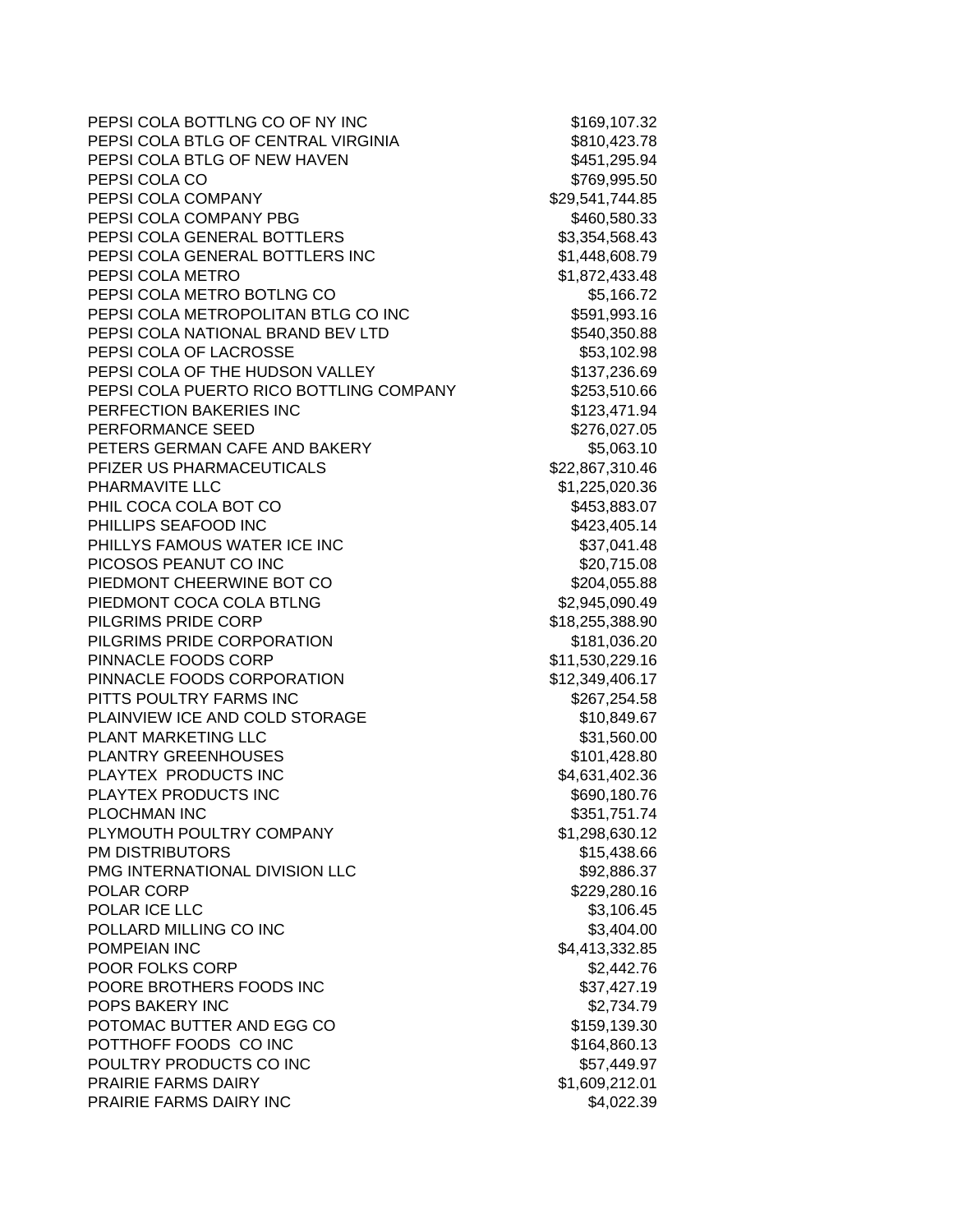PRAIRIE GRAIN BREAD CO \$6,731.22 PREMIUM BRANDS OF PUERTO RICO INC **\$111,350.32** PRESCOTT BOTTLING DIST **\$12,580.16** PRESTO PRODUCTS COMPANY \$12,616,889.36 PROCESADORA CAMPOFRESCO INC 6718,896.56 PROCTER AND GAMBLE DIST CO \$268,914,313.34 PRODUCERS DAIRY FOODS INC 6284,473.01 PROFESSIONAL FOOD SYSTEMS \$43,869.02 PROVIMI DE PUERTO RICO **\$414,872.59** PUERTO RICO SUPPLIES CO \$11,390.25 PURDYCO LTD DBA ISLAND PRINCESS \$60,917.86 PURE GRAIN BAKERY \$32,769.10 PURITY DAIRIES INC **\$888,678.80** PURITY FOODS CO **\$178,917.63** QUAHOG LOBSTER INC \$78,169.75 QUAKER MAID MEATS INC \$39,302.64 QUALITY BEVERAGE **\$549,006.95** \$549,006.95 QUALITY DISTRIBUTORS \$191,415.22 QUALITY GREENHOUSES AND PERENNIAL FARM \$54,004.85 QUALITY KOSHER INC **\$12,765.05** QUALITY SALES FOOD SERVICE **\$49,115.17** R M PALMER CO \$1,161,036.34 R PLUM \$5,495.64 RALSTON FOODS \$6,210,358.47 RALSTON PURINA CO \$43,933,771.47 RAMFJELD AND CO INC 650,392.02 RAMPART MARKETING INC **\$253,700.30** RANCHVIEW FLORAL AND INTERIORS II LLC \$8,573.35 RAY ALDERMAN AND SONS INC 6518,441.95 RAYGE CANDY CO **\$43,267.65** READY ICE CO **\$3,961.70** READY TO EAT SNACKS \$3,193.02 RECKITT BENCKISER INC \$41,253,658.29 RED BULL NORTH AMERICA INC **\$3,806,318.38** RED BULL NORTH AMERICAN INC \$1,713,004.44 RED RIVER BEVERAGE LLC \$68,361.29 REDDICK AND ASSOCIATES \$67,169.92 REDDY ICE INC \$333,339.37 REDONDOS LLC \$273,956.07 REESE INC 68.70 21,360,768.70 REFRESHMENT SERVICES INC **\$92,002.07** REGAL FOODS LLC \$64,916.84 RENZI BROTHERS INC \$39,694.42 RESERS FINE FOODS INC \$261,958.89 RETCO INC 6515.21 REXALL SUNDOWN DBA SUNDOWN VITAMINS \$1,540,950.90 REXALL SUNDOWN INC \$3,136,192.11 REXVILLE PRODUCE **\$155,873.21** RICCIS ITALIAN SAUSAGE \$10,407.80 RICH PRODUCTS CORP \$671,469.28 RICH SEAPAK CORP \$5,903,894.80 RION LLC \$3,879.79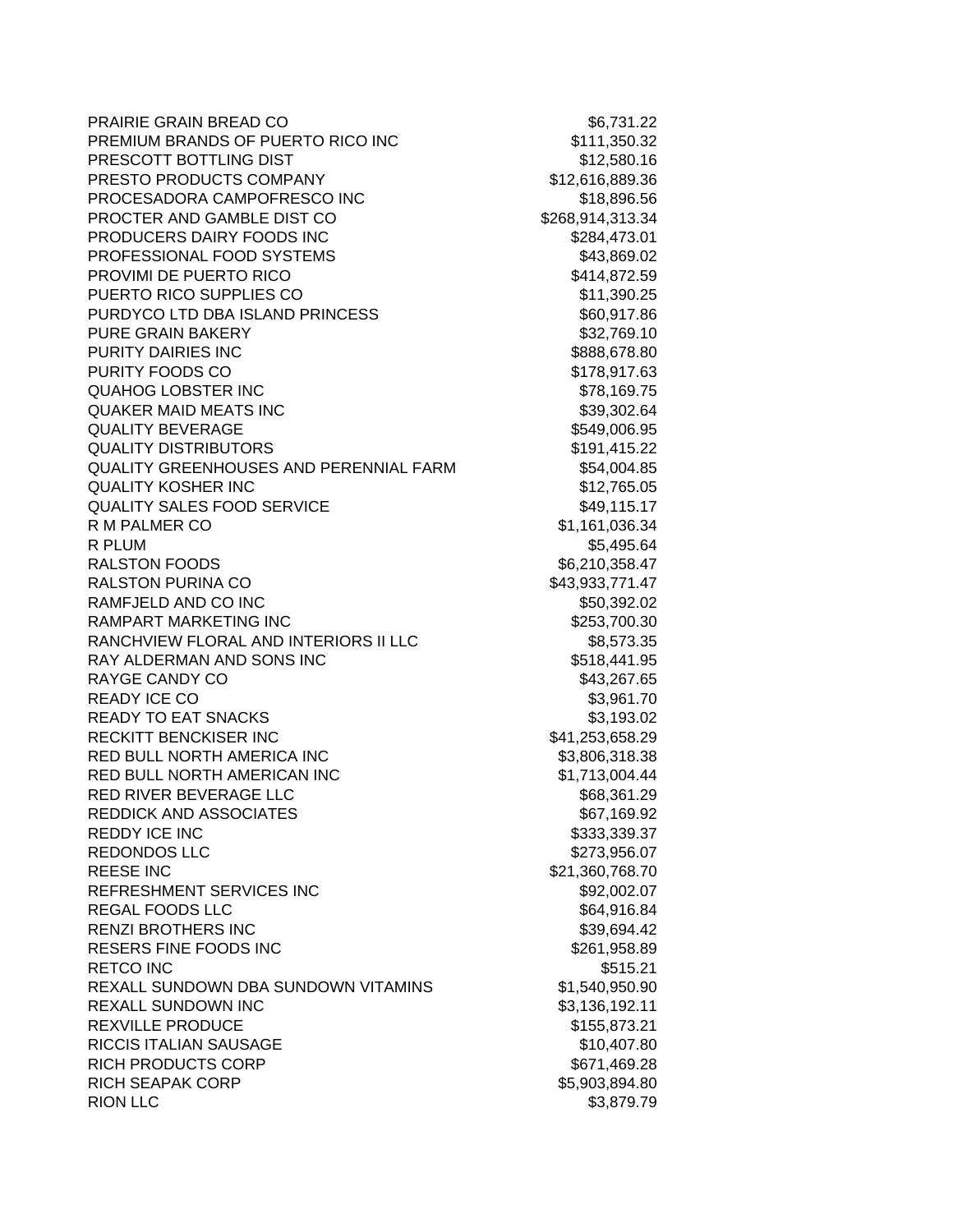| <b>RIVER ROAD SPICES</b>              | \$912.00        |
|---------------------------------------|-----------------|
| <b>RIVIANA FOODS INC</b>              | \$4,541,109.88  |
| ROBBINS PACKING CO                    | \$3,740.40      |
| ROBERTS DISTRIBUTION                  | \$37,219.04     |
| <b>ROBINSON DAIRY LLC</b>             | \$281,066.61    |
| ROCCO INC                             | \$4,475,400.60  |
| ROCKLINE INDUSTRIES INC               | \$4,910,849.82  |
| ROCKY MOUNTAIN SNACKS INC             | \$5,271.80      |
| ROCKY MOUNTAIN TORTILLA DISTRIBUTORS  | \$22,273.15     |
| ROCKY ROAD PRODUCTS INC               | \$1,086,470.62  |
| ROGER WOOD FOODS INC                  | \$175,795.00    |
| ROGERS CONSUMER PROD INC              | \$2,158.34      |
| <b>ROHRER BROS INC</b>                | \$249,372.66    |
| ROHRER BROTHERS INC                   | \$2,581.45      |
| RON SMITH AND COMPANY INCORPORATED    | \$57,912.28     |
| RONDO SPECIALTY FOODS                 | \$10,174,412.03 |
| ROSE ACRE FARMS INC GERMANTOWN        | \$993,733.32    |
| <b>ROSES AND MORE INC</b>             | \$25,677.21     |
| ROSS PRODUCTS DIVISION                | \$20,056,203.18 |
| ROTELLAS ITALIAN BAKERY               | \$63,816.12     |
| <b>ROVIRA BISCUIT CORP</b>            | \$92,730.89     |
| ROYAL CROWN BOT CO OF HAGERSTOWN      | \$26,488.52     |
| <b>ROYAL CROWN BOTTLING</b>           | \$168,348.16    |
| ROYAL CROWN BOTTLING CO INC           | \$6,737.00      |
| ROYAL OAK SALES INC                   | \$1,460,051.05  |
| RUIZ FOOD PRODUCTS INC                | \$2,288,583.66  |
| S AND K SALES CO                      | \$433,614.30    |
| S A DISTRIBUTION                      | \$41,448.19     |
| S AND K SALES CO                      | \$31,822,587.69 |
| S AND P FOODS INC                     | \$3,215.76      |
| S AND P FOODS INCC                    | \$69,920.39     |
| S C JOHNSON AND SON INC               | \$41,945,259.66 |
| S R MOTYKA INC                        | \$1,896.02      |
| S SCHWARTZ SALES INC                  | \$294,521.96    |
| SACRAMENTO BAKING CO                  | \$7,698.02      |
| SACRAMENTO COCA COLA BTLG CO INC      | \$522,619.34    |
| SACRAMENTO VALLEY GOURMET HARVEST FDS | \$3,824,644.65  |
| SALARINOS ITALIAN FOODS INC           | \$40,382.00     |
| <b>SALT EXCHANGE INC</b>              | \$40,385.03     |
| <b>SAN ANTONIO PACKING CO</b>         | \$7,199.10      |
| SAN JOAQUIN VALLEY FARMS LLC          | \$1,660,281.50  |
| <b>SAN PABLO INC</b>                  | \$17,980.10     |
| SANDS TAYLOR WOOD CO INC              | \$699.72        |
| SANTA RITA BOTTLING COMPANY           | \$805,705.69    |
| <b>SANTANA</b>                        | \$160,759.70    |
| SANTEE DAIRIES INC                    | \$4,764,269.13  |
| SARA LEE CORP DBA LEGGS PRODUCTS      | \$2,566,535.58  |
| <b>SARA LEE FOODS</b>                 | \$36,184,514.53 |
| SARA LEE HOUSEHOLD AND BODY CARE USA  | \$1,574,412.90  |
| <b>SARAS SAUSAGE</b>                  | \$114,888.72    |
| SARGENTO FOODS INC                    | \$13,362,471.83 |
| <b>SARVIS INC</b>                     | \$11,214,638.46 |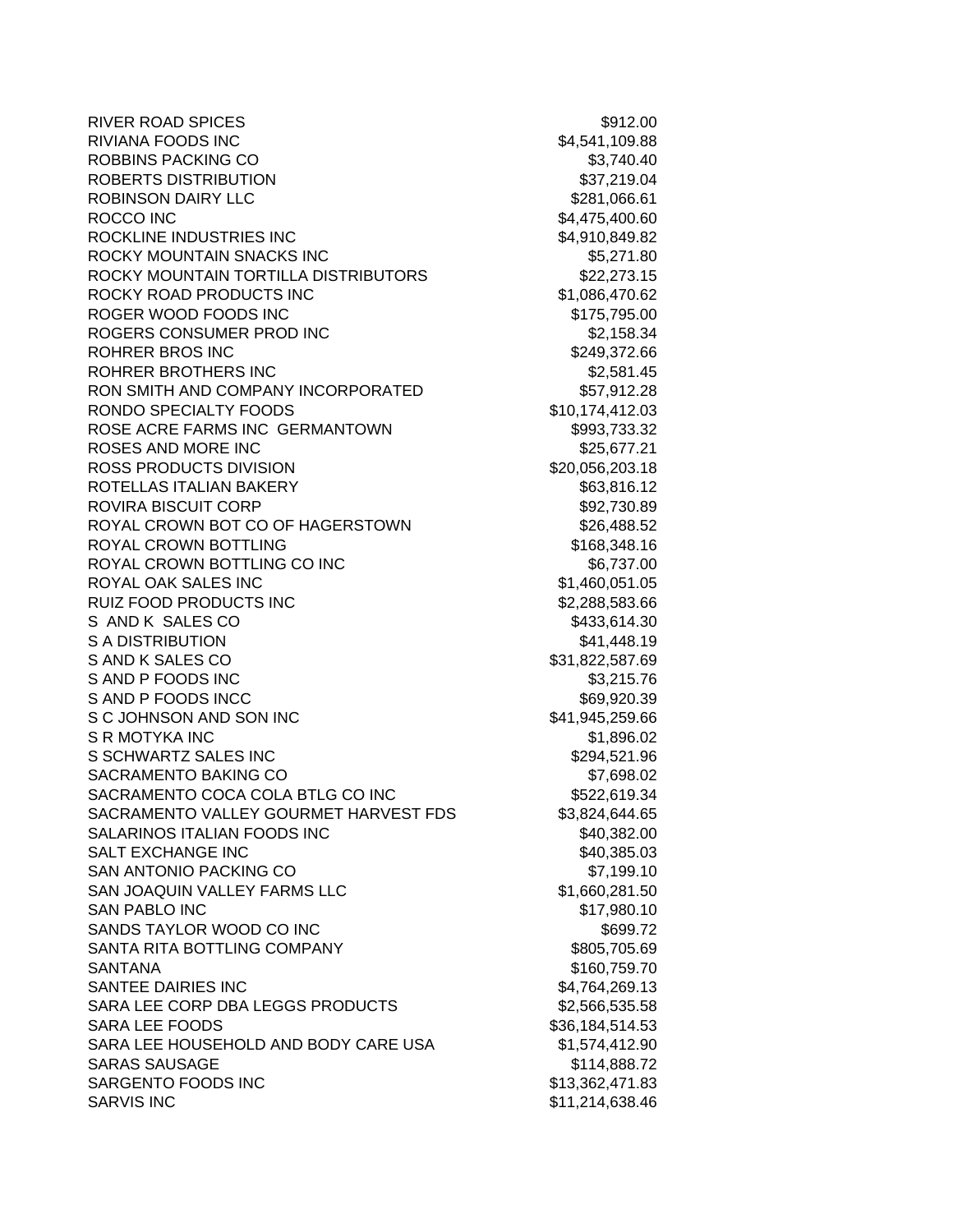SAVANNAH FDS AND INDUSTRIES \$6,599,186.34 SAVOIES SAUSAGE FOOD PRODS \$623.12 SCHAEFER PACKING CO **\$51,622.86** SCHERING PLOUGH HEALTH CARE \$6,886,520.60 SCHIFF NUTRITION GROUP INC **\$867,466.72** SCHMIDT BAKING CO INC \$1,464,305.94 SCHREIBER FOODS INC \$12,183,321.72 SCHULZE AND BURCH BISC CO \$1,722,676.20 SCHWAB AND COMPANY **\$36,611.12** SCHWANS CONSUMER BRANDS N A \$14,813,236.58 SCHWANS SALES ENTERPRISES INC  $$7,651.92$ SCOTTS SAUCE CO **\$1,895.04** SEA LECT WHOLESALE SEAFOOD INC \$95,518.53 SEA VIEW ENTERPRISES INC **SEAM** \$8,355.00 SEATTLE FISH COMPANY **SEATTLE** FISH COMPANY SEATTLE FISH COMPANY OF NEW MEXICO INC \$330,205.11 SEEDS OF CHANGE INC \$134,239.68 SELTZER AND RYDHOLM INC \$178,305.69 SERVICE MARKETING CO **\$82,508.52** SEVEN UP BOTTLING CO **\$469,767.73** SEVEN UP BOTTLING COMPANY OF RENO \$26,764.94 SEVEN UP BTG OF ST LOUIS \$380,834.18 SEVEN UP BTLG CO OF RICHMOND \$230,203.28 SEVEN UP BTLG CO SPOKANE \$153,556.75 SEVEN UP OF DETRIOT INC **\$63,772.25** SEVEN UP RC BOT CO OF SOUTHERN CAL \$109,166.74 SEVEN UP RC BTLG CO OF SO CALIFORNIA  $$1,021,682.10$ SEVEN UP RC BTLG CO OF SOUTHERN CAL \$103,712.78 SEVEN UP RC BTLG OF SOUTHERN CA INC \$194,285.17 SEVEN UP RC BTLG OF SOUTHERN CALIFORNIA \$297,729.71 SFRF INC \$1,287.64 SHADEWELL GROVE FOODS INC **\$417,825.42** SHAMROCK FOODS COMPANY **1992 1201 51,851,351.55** SHASTA SALES INC \$5,982,203.49 SHENANDOAHS PRIDE LLC \$591,551.57 SHIPLEY BAKING COMPANY LLC<br>\$212,281.51 SILVER STAR MEATS INC **\$31,581.43** SILVERBOW HONEY CO INC \$105,576.24 SIMILASAN CORP \$225,387.84 SIMPLY FRESH LLC **\$157,567.03** SINALOA TORTILLAS \$137,970.49 SINGLETON FISHERIES INC \$1,339,980.56 SINGLETON SEAFOOD CO \$4,820,791.22 SINTON DAIRY FOODS \$2,005,065.20 SINTON DAIRY FOODS CO LLC \$722,411.42 SIOUX HONEY ASSOCIATION \$2,855,195.85 SKILLINS GREENHOUSES \$1,692.33 SKYLARK MEATS INC **\$642.10** \$642.10 SLIM FAST FOODS COMPANY INC 67,847,933.16 SMITH AND SON WHOLESALE **\$846.15** SMITH DAIRY **\$637,692.77** SMITHFIELD PACKING CO INC \$27,675,578.57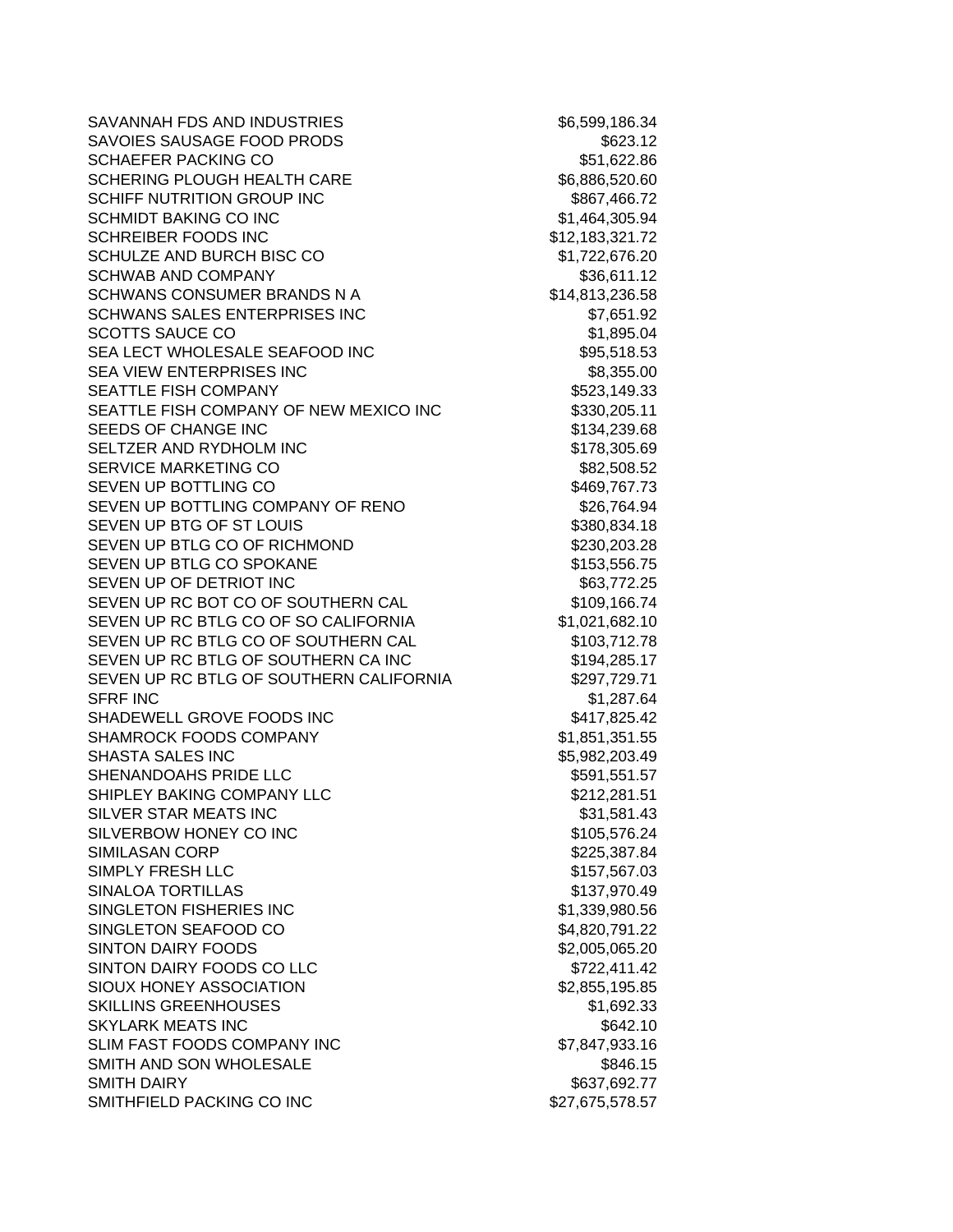SMITHFIELD PACKING COMPANY INC \$688,444.94 SMOOT HONEY COMPANY INC \$3,682.56 SNAPPLE BEVERAGE GROUP **\$744,829.79** SNAPPLE BEVERAGE GROUP INC \$1,062,599.84 SNAPPLE DISTRIBUTORS INC \$165,633.66 SNYDER OF BERLIN \$5,144.70 SNYDERS OF HANOVER INC<br>
\$4,850,616.18 SOFT SHEEN CARSON \$418,044.30 SOLO CUP CO \$3,984,406.20 SORRENTO LACTALIS INC<br>
S2,292,139.22 SOUTH GEORGIA BEVERAGE COMPANY **\$251,759.50** SOUTHEAST ATL BEVERAGE CORP \$99,730.78 SOUTHEAST ATLANTIC BEVERAGE CORP \$720,775.77 SOUTHERN BAKERIES INC \$70,247.94 SOUTHERN FDS GROUP LP \$149.549.83 SOUTHERN FOODS GROUP LP \$201,579.35 SOUTHERN ILLINOIS BEVERAGE INC **\$8,825.54** SOUTHERN WINE AND SPIRITS ARIZONA \$1,740.18 SOUTHERN WINE AND SPIRITS OF AMERICA \$8,851.58 SOUTHWESTERN BOTTLING CO INC \$35,049.98 SPANGLER CANDY CO \$402,561.36 SPECIAL MARKET CONSULTANTS LLC  $$155,256.52$ SPECIAL MARKETS INC \$19,681,386.59 SPECIAL MARKETS CONSULTANTS LLC \$556,957.44 SPECIALTY BRANDS OF AMERICA \$1,844,658.00 SPECIALTY FOODS GROUP \$308,943.84 SRVCO INC DBA SERVICE MARKETING COMPANY \$121,534.43 SST INC \$2,207.20 ST MORITZ BAKERY INC **\$40,308.74** STANDARD MEAT CO INC **\$26,990.31** STAR FISHERIES \$1,656,364.24 STAR FOOD PRODUCTS INC \$141,161.56 STAR ICE AND FUEL INC **\$12,958.50** STATE POULTRY PROCESSORS \$1,057,147.61 STATEWIDE PRODUCTS CO INC \$33,267.81 STEPHENS MEAT PRODUCTS \$3,331.60 STERLING MERCHANDISING INC<br>
\$121,163.70 STEVENS SAUSAGE COMPANY INC  $$96.913.95$ STOCKMEYER NA INC \$1,436,470.35 STONES MEAT INC 60 and the state of the state of the state of the state of the state of the state of the state of the state of the state of the state of the state of the state of the state of the state of the state of the SUCESORES PEDRO CORTES INC<br>\$24,429.16 SUIZA DAIRY COOP **\$425,997.93** SULLIVAN WHOLESALE INC **\$18,932.16** SUNDROP BOTTLING \$56,615.70 SUNGLO DISTRIBUTORS INC \$1,608.00 SUNNY DELIGHT BEVERAGES CO \$4,447,002.26 SUNSET FARMS FOOD INC \$6,419.42 SUPER VALU **\$134,756.64** SUPER VALU STORES \$14,524.93 SUPERVALU \$23,717.87 SUPERVALU INC \$958,436.72 SVENHARDS SWEDISH BAKERY \$181,750.09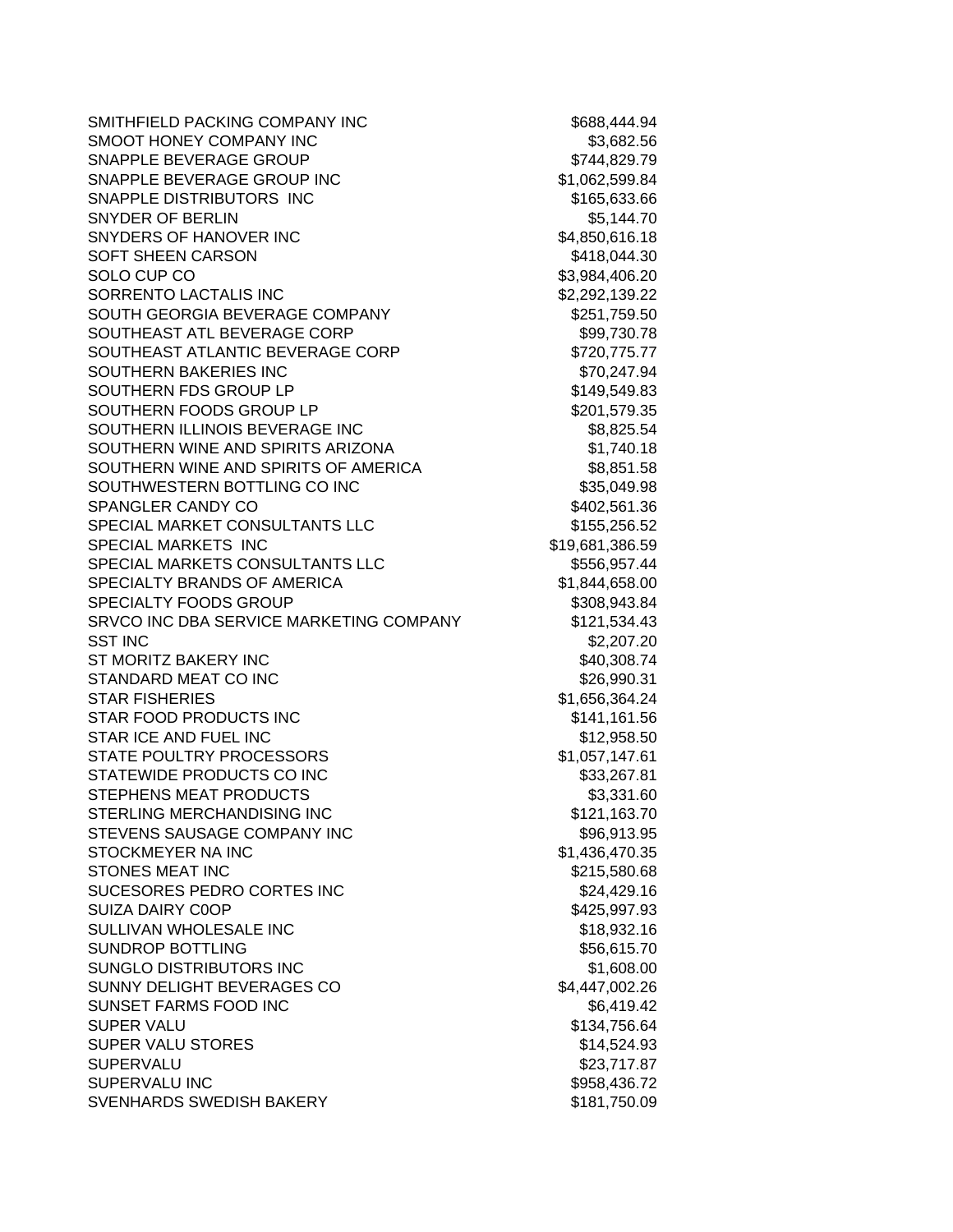SWIFT AND COMPANY \$25,364,911.32 SWIFT ECKRICH DBA CONAGRA PUERTO RICO \$1,214.52 SWIRE COCA COLA \$23,585.66 SWIRE COCA COLA USA \$487,333.66 SWISS DAIRY **\$542,929.74** SYDELL HILLANDALE FARMS \$465,118.85 SYSTEMS 2000 INC \$70,848,728.76 SYSTEMS2000 INC \$4,783,649.53 T J BLACKBURN SYRUP WORKS INC \$14,231.28 T J MORRIS NASH FINCH **\$34,918.52** T W GARNER FOOD CO **\$575,219.40** TACO LOCO PRODUCTS \$99,691.09 TACOMA TOFU INC 6.1 AND TACOMA TO THE SERIES OF LIGHT AND TACOMA TO THE STATE OF LIGHT AND STATE STATES OF LIG TAIYO INC 621,026.16 TAMPA BAY WHOLESALE FOLIAGE  $$1,251,447.57$ TANNING RESEARCH LABS \$904,587.64 TARANTINO WHOLESALE FODD DIST **\$73,758.24** TARANTINO WHOLESALE FOOD DIST \$70,804.95 TARO PHARMACEUTICALS USA \$5,889.36 TEDDYS TASTY MEATS **\$97,868.09** \$97,868.09 TEMPLE BOTTLING CO LTD \$195,059.60 TEXAS COFFEE CO \$5,264.94 TEXAS MEAT PURVEYORS \$1,811.69 TEXAS PREMIUM FOODS AND DIST **And CONTACT SETS** \$911.25 THE BACHMAN COMPANY **\$26,653.74** THE BAKER \$4,470.00 THE BREAD GARDEN LIMITED \$26,266.70 THE CHERRY COMPANY LTD \$2,597.16 THE CLOROX COMPANY \$39,732,298.91 THE CLOROX CO **\$2,409,198.90** THE DANNON COMPANY INC \$8,784,733.97 THE EGG ROLL CASTLE **\$275,841.90** THE GUIDA SEIBERT DAIRY COMPANY 6959,644.36 THE ICEHOUSE INC **the set of the set of the set of the set of the set of the set of the set of the set of the set of the set of the set of the set of the set of the set of the set of the set of the set of the set of the se** THE J M SMUCKER CO **\$23,821,677.85** THE J M SMUCKER COMPANY \$7,532,009.64 THE LOUISIANA COCA COLA BOT CO **\$477,428.21** THE MARK GROUP ATLANTA INC<br>
\$193,317.60 THE MARK GROUP ATLANTA INC<br>  $$1,196,254.48$ THE MINUTE MAID COMPANY **1998 \$7,671,947.03** THE PEPSI BOTTLING GROUP **\$368,723.83** THE PEPSI COLA BOTTLING GROUP \$3,446,675.26 THE PICTSWEET COMPANY \$10,023,444.78 THE PINT SIZE CORPORATION 678.158.30 THE QUAKER OATS CO \$98,408,623.92 THE STEAK UMM ACQUISITION COMPANY INC  $$987,973.48$ THE VILLAGE NURSERY \$5,608.78 THE WHITE LILY FOODS COMPANY **1998** 554,750.48 TIMS CASCADE SNACKS \$369,166.56 TITAS GUGURIA AND PASTRIES \$27,962.35 TITOS CANTINA INC **\$3,709.86** TO RICOS \$593,358.02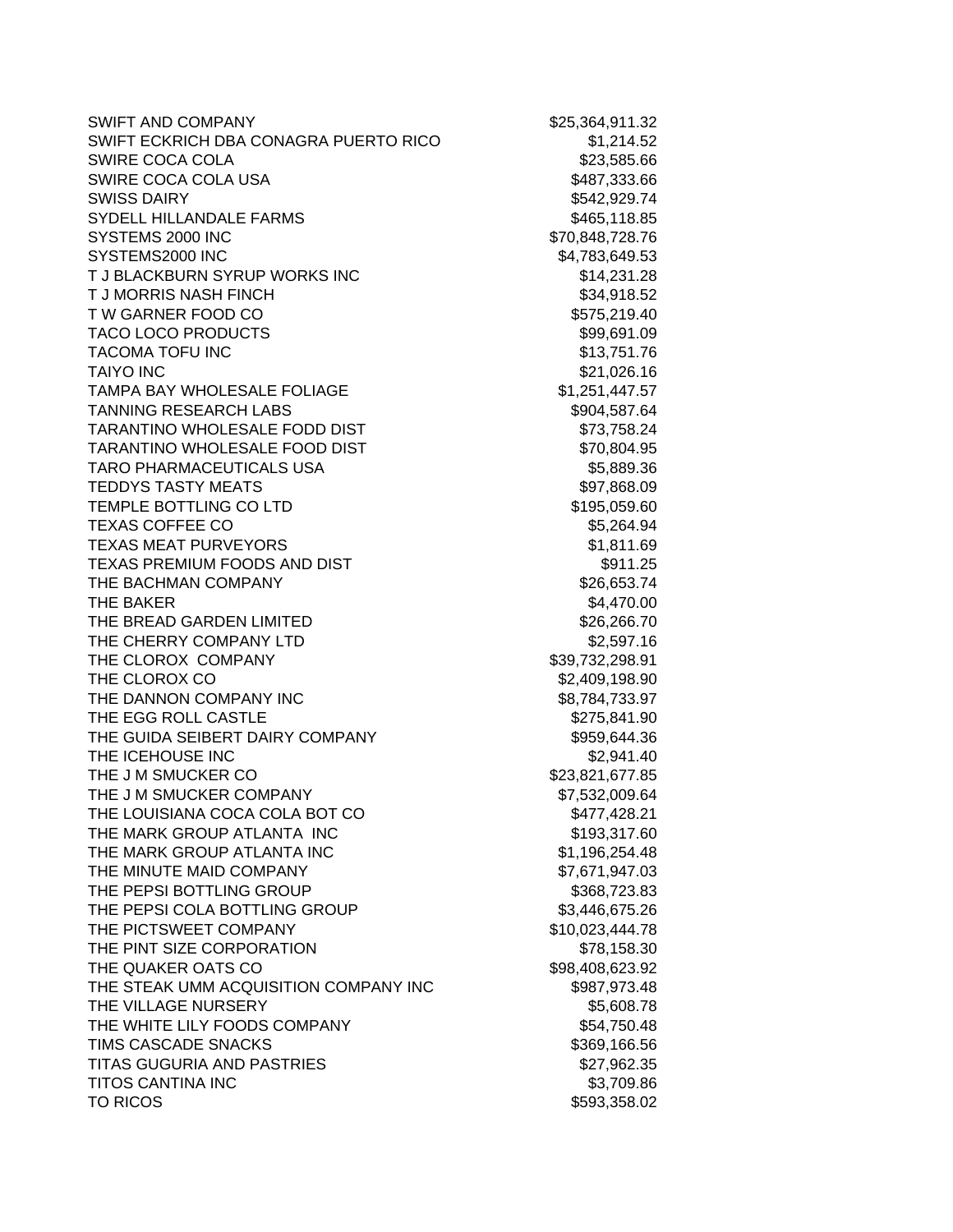TOBACCO ROAD GARDEN CENTER \$17,136.71 TOMBSTONE PIZZA CORP \$19,618,561.19 TOMS FOODS INC 6533,860.34 TONE BROTHERS INC<br>\$562,067.52 TONY CHACHERES CREOLE FOODS \$201,759.52 TONYS FINE FOODS \$8,112,129.03 TONYS FINE FOODS INC \$1,390,081.80 TORTILLA KING INC **\$59,882.26** TOWN AND COUNTRY PACKING CO \$17,740.08 TREASURE VALLEY BEVERAGES LLC \$42,069.02 TREE TOP INC 65,107,072.67 TRI STATE DISTRIBUTORS INC<br>
\$185,081.97 TRIANGLE ICE CO \$8,863.92 TRIPLE F DISTRIBUTING INC \$4,799.64 TRIPLE J FIVE STAR WHOLESALE FDS INC \$51,676.99 TRIUNION SEAFOODS LLC \$7,419,887.25 TROIA DISTRIBUTORS **\$6,480.00** TROMBETTA AND YOUNGS ENT LTD \$53,175.60 TROPICAL NUT AND FRUIT INC \$12.761.58 TROPICAL PRESERVING CO INC \$31,545.78 TROYER POTATO PRODUCTS INC<br>
\$1,834.86 TRUCO ENTERPRISES INC \$187,064.95 TUCSON FRUIT AND PRODUCE LTD PTN \$48,090.68 TURN KEY MANAGEMENT INC \$4,299,008.58 TURNER HOLDINGS LLC \$530,195.81 TYSON FOODS INC \$99,804,556.19 TYSON FRESH MEATS INC \$130,986,035.39 U C MILK CO INC **600 CM** 200 CM 200 CM 200 CM 375,055.12 U OKADA CO LTD \$20,097.36 UNCLE BENS INC 63,783,025.12 UNI KING OF HAWAII INC **\$43,792.68** UNILEVER FOODS CHILL \$12,505,324.07 UNILEVER FOODS DRY \$53,611,295.24 UNILEVER HOME AND PERSONAL CARE \$51,063,360.43 UNITED DAIRYMEN OF ARIZONA \$12,616.56 UNITED FISHERIES CORP \$21,366.65 UNITED FLORAL SERVICE MILITARY LLC \$1,210,350.03 UNITED FRUIT AND PRODUCE SEE ALL AND SSS,690.98 UNITED INDUSTRIES CORP \$903,983.82 UNITED SHELLFISH CO INC \$927,535.09 UNITED STATES BAKERY \$2,621,090.84 UPSTATE MILK CORP INC **\$1,237.28** USA FRESH INC \$1,408,491.31 USA MEATS DBA S AND P MEATS  $$501.60$ UTZ QUALITY FOODS INC \$1,946,705.62 V SUAREZ CO INC  $$483,595.09$ VALLEY BEVERAGE DISTRIBUTORS INC \$3,562.32 VALLEY FRESH FOODS INC NEST BEST EGGS CO \$1,038,430.74 VALS DISTRIBUTING CO \$68,539.60 VELDA FARMS LLC \$546,093.95 VERNON DR PEPPER BOTTLING CO \$8,292.78 VERNON DR PEPPER BOTTLNG CO<br>
\$56,590.74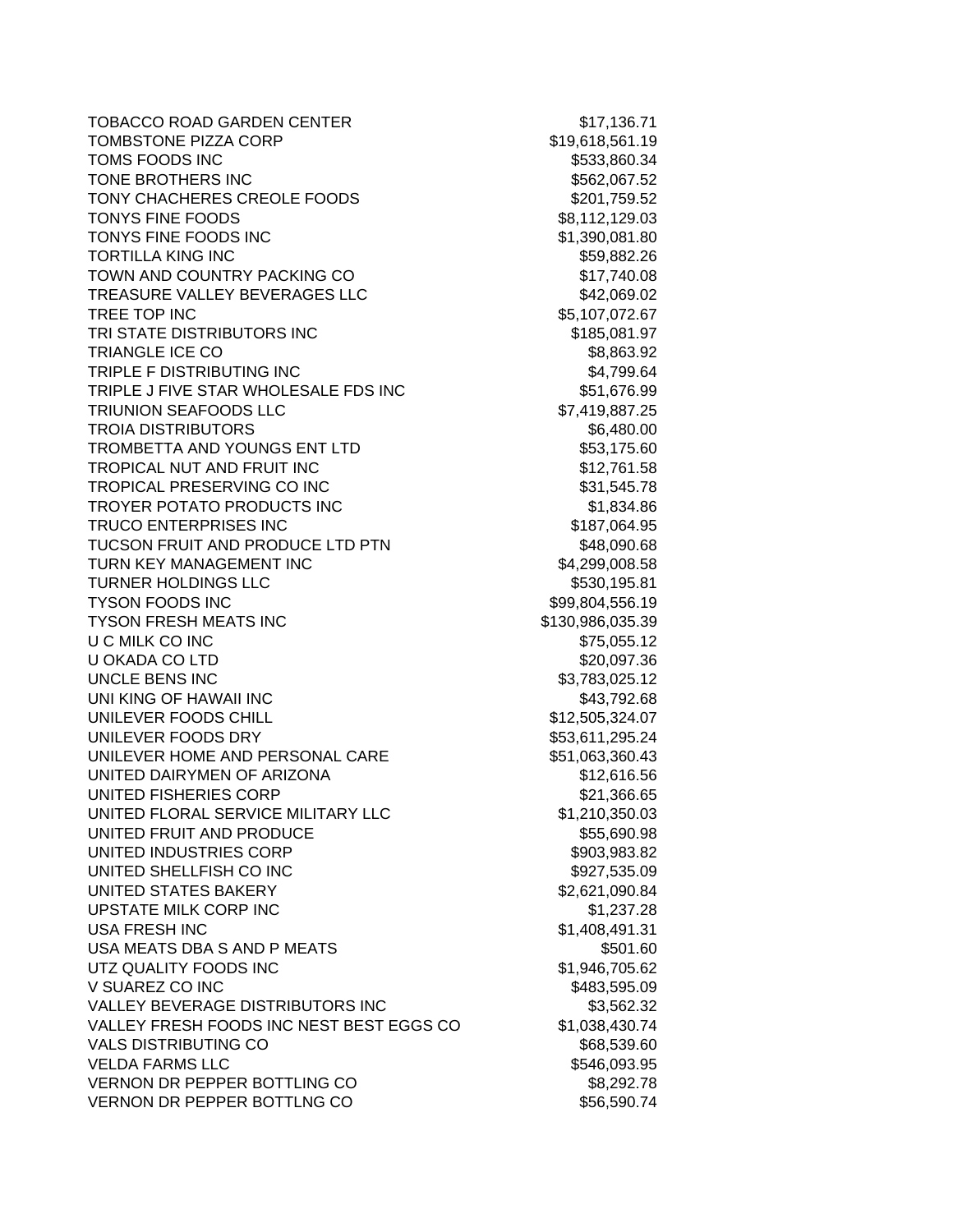VERYFINE PRODUCTS INC **\$2.40** VIE DE FRANCE BKRY YAMAZAKI \$12,387.74 VILLA ROMA SAUSAGE COMPANY 618,001.80 VINCENT DEROSA PROVISION INC<br>
\$28,086.66 VIP SALES CO INC \$14,239,085.78 VIRGINIA HERITAGE FOODS \$556,558.12 VITALE DAIRY PRODUCTS INC **\$709.18** VOORTMAN COOKIES LIMITED \$1,413,204.22 W P BEVERAGE PARTNERS LLC \$16,085.16 WALTON BEVERAGE COMPANY **\$541,132.67** WARREN FOODS \$131,204.31 WASHINGTON BEEF INC \$14,344,203.84 WASHINGTON BEEF LLC \$28,744,017.40 WAYCO HAM COMPANY **\$42,286.04** WEBCO HAWAII 53,882.56 WEBCO HAWAII INC 64,057.88 WELCHS 36,854,897.93 WELLS DAIRY INC \$3,747,856.55 WENGER MEATS AND ICE CO \$3,650.25 WENGERTS DAIRY **\$21,463.26** WENNEMAN MEAT CO INC \$12,991.54 WENNEMAN MEAT COMPANY INC 648,672.95 WEST LOUISIANA ICE SERVICES \$2,531.40 WEST TENNESSEE BAKING CO LLC \$53,179.62 WESTERN BOXED MEAT INC \$521,264.82 WESTERN KENTUCKY COCA COLA 6646,120.46 WESTFARM FOODS \$975,209.22 WEYHAUPT BROTHERS \$6,009.32 WEYHAUPT BROTHERS PACKING **\$24,556.27** WHEAT MONTANA BAKERY **\$22,850.30** WHITE DAIRY CO INC 6.233,580.95 WHITE ROSE DAIRY **\$220,425.30** WHOLESALE SUPPLY CO INC **\$31,164.05** WILCOX DAIRY FARMS LLC \$4,553,825.59 WILKEN ALASKA INC **\$670,056.44** WILLIAMS SKIN CO **\$3,163.68** WILLOW RUN COMPANY INC \$3,784.64 WIMMERS MEAT PRODUCTS INC **\$59,050.37** WINDSOR FOODS \$4,531,834.44 WINSTON SALEM IND FOR THE BLIND \$6,981,504.24 WISE FOODS INC \$908,231.72 WM WRIGLEY JR CO \$9.733,461.09 WOLVERINE PACKING **\$150,037.17** WONGS MEAT MARKET LTD \$29.645.96 WORLD WIDE GOURMET FOOD \$85,835.76 WRM SALES CO \$343,958.10 WYETH CONSUMER HEALTHCARE \$14,748,701.29 WYOMING BEVERAGES \$235,875.83 Y HATA AND CO LIMITED S3.52 YARNELL ICE CREAM  $$38,156.39$ ZAPPE ENDEAVORS INC \$47,203.02